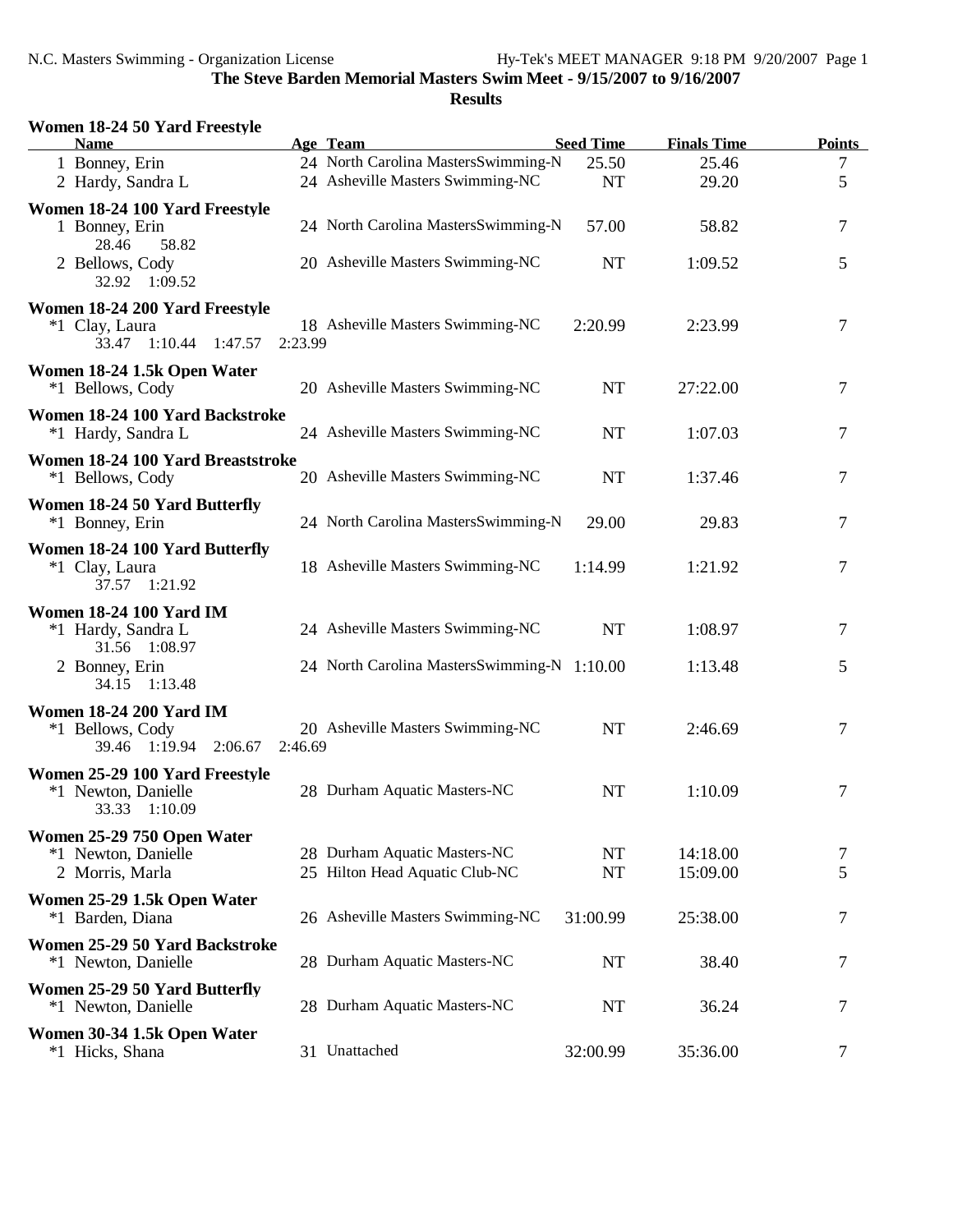| Women 35-39 50 Yard Freestyle                                                       |                                                                |                    |          |                |
|-------------------------------------------------------------------------------------|----------------------------------------------------------------|--------------------|----------|----------------|
| *1 Forgrave, Kristina                                                               | 36 Mechlenberg Aquatic Club                                    | 39.99              | 31.04    | $\overline{7}$ |
| 2 White, Ella                                                                       | 35 Rams-NC                                                     | 33.59              | 33.49    | 5              |
| 3 Banks, Wendy                                                                      | 39 Asheville Masters Swimming-NC                               | 42.09              | 36.78    | $\overline{4}$ |
| 4 Cook, Nicole                                                                      | 35 Asheville Masters Swimming-NC                               | <b>NT</b>          | 37.66    | 3              |
| Women 35-39 100 Yard Freestyle                                                      |                                                                |                    |          |                |
| 1 Forgrave, Kristina<br>31.84 1:06.91                                               | 36 Mechlenberg Aquatic Club                                    | 1:07.98            | 1:06.91  | $\tau$         |
| 2 White, Ella<br>33.80 1:10.29                                                      | 35 Rams-NC                                                     | 1:20.99            | 1:10.29  | 5              |
| 3 Banks, Wendy<br>37.00 1:20.50                                                     | 39 Asheville Masters Swimming-NC                               | 1:30.09            | 1:20.50  | $\overline{4}$ |
| 4 Duriga, Julie L<br>39.56 1:24.75                                                  | 36 Asheville Masters Swimming-NC                               | 2:00.99            | 1:24.75  | 3              |
| Women 35-39 200 Yard Freestyle                                                      |                                                                |                    |          |                |
| 1 Forgrave, Kristina<br>1:51.27<br>34.81 1:12.12                                    | 36 Mechlenberg Aquatic Club<br>2:30.55                         | 2:30.09            | 2:30.55  | 7              |
| 2 Duriga, Julie L<br>40.90 1:29.23 2:20.35                                          | 36 Asheville Masters Swimming-NC<br>3:11.66                    | 4:00.99            | 3:11.66  | 5              |
| Women 35-39 500 Yard Freestyle                                                      |                                                                |                    |          |                |
| *1 Forgrave, Kristina<br>35.52<br>1:15.35<br>1:57.18<br>6:18.70<br>7:00.22          | 36 Mechlenberg Aquatic Club<br>2:39.99 3:23.45 4:06.95 4:50.87 | 8:00.99<br>5:35.09 | 7:00.22  | 7              |
| Women 35-39 1.5k Open Water                                                         |                                                                |                    |          |                |
| *1 Franklin, Dawn                                                                   | 38 Durham Aquatic Masters-NC                                   | 30:00.00           | 27:23.00 | 7              |
| Women 35-39 50 Yard Backstroke                                                      |                                                                |                    |          |                |
| *1 Forgrave, Kristina                                                               | 36 Mechlenberg Aquatic Club                                    | 50.99              | 41.70    | 7              |
| 2 Duriga, Julie L                                                                   | 36 Asheville Masters Swimming-NC                               | 1:00.99            | 47.54    | 5              |
| Women 35-39 100 Yard Backstroke<br>*1 Forgrave, Kristina<br>$1:11.42 \quad 1:26.42$ | 36 Mechlenberg Aquatic Club                                    | 1:50.09            | 1:26.42  | $\overline{7}$ |
| Women 35-39 50 Yard Breaststroke                                                    |                                                                |                    |          |                |
| *1 Banks, Wendy                                                                     | 39 Asheville Masters Swimming-NC                               | 59.09              | 46.48    | $\overline{7}$ |
| Women 35-39 100 Yard Breaststroke<br>*1 Banks, Wendy                                | 39 Asheville Masters Swimming-NC                               | 2:09.09            | 1:44.18  |                |
| Women 35-39 50 Yard Butterfly                                                       |                                                                |                    |          |                |
| *1 Booth, Shelley                                                                   | 35 Asheville Masters Swimming-NC                               | 32.32              | 32.55    | 7              |
| 2 Forgrave, Kristina                                                                | 36 Mechlenberg Aquatic Club                                    | 50.99              | 37.50    | $\sqrt{5}$     |
| 3 Duriga, Julie L                                                                   | 36 Asheville Masters Swimming-NC                               | 1:00.99            | 48.09    | $\overline{4}$ |
| <b>Women 35-39 100 Yard IM</b>                                                      |                                                                |                    |          |                |
| 1 Forgrave, Kristina<br>38.37 1:19.61                                               | 36 Mechlenberg Aquatic Club                                    | 1:25.09            | 1:19.61  | 7              |
| 2 White, Ella<br>38.61 1:23.10                                                      | 35 Rams-NC                                                     | 1:40.99            | 1:23.10  | 5              |
| 3 Banks, Wendy<br>44.13 1:32.72                                                     | 39 Asheville Masters Swimming-NC                               | 1:49.09            | 1:32.72  | 4              |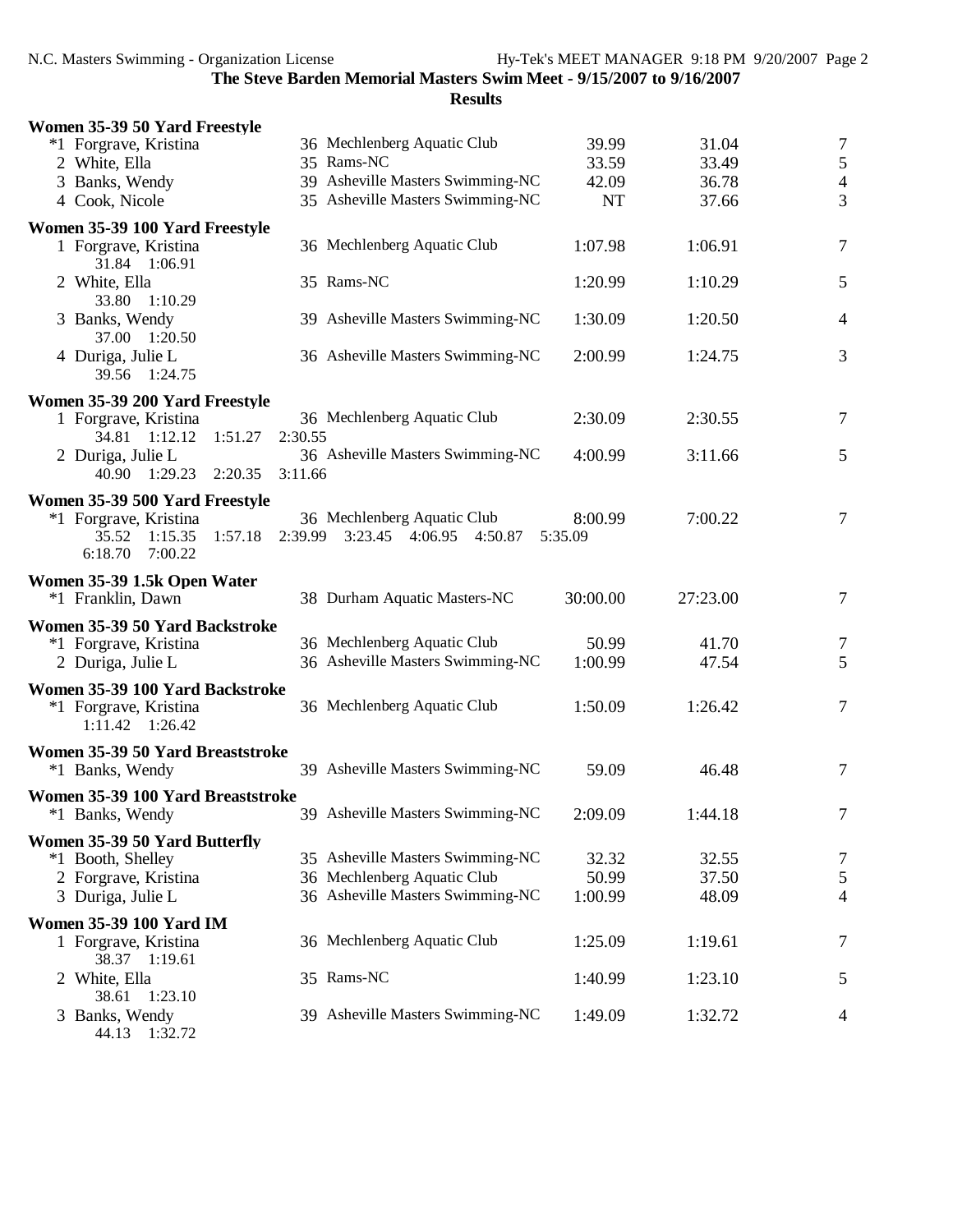| <b>Women 35-39 200 Yard IM</b>                |                    |                                                                    |                    |          |                          |
|-----------------------------------------------|--------------------|--------------------------------------------------------------------|--------------------|----------|--------------------------|
| 1 Booth, Shelley<br>35.43 1:18.86             | 2:07.85<br>2:48.57 | 35 Asheville Masters Swimming-NC                                   | 2:48.86            | 2:48.57  | $\tau$                   |
| 2 Forgrave, Kristina<br>38.01 1:24.74 2:14.77 | 2:54.79            | 36 Mechlenberg Aquatic Club                                        | 2:55.09            | 2:54.79  | 5                        |
| Women 40-44 50 Yard Freestyle                 |                    |                                                                    |                    |          |                          |
| 1 Johnson, Jill                               |                    | 42 Florida Aquatic Combined Team-FL                                | 29.40              | 28.45    | $\overline{7}$           |
| 2 Holzhauer, Ann M                            |                    | 41 Greenwood YMCA Masters-SC                                       | 34.99              | 33.21    | 5                        |
| Women 40-44 100 Yard Freestyle                |                    |                                                                    |                    |          |                          |
| 1 Johnson, Jill<br>30.03<br>1:03.07           |                    | 42 Florida Aquatic Combined Team-FL                                | 1:02.99            | 1:03.07  | 7                        |
| 2 Holzhauer, Ann M<br>36.78 1:16.48           |                    | 41 Greenwood YMCA Masters-SC                                       | 1:21.99            | 1:16.48  | 5                        |
| Women 40-44 200 Yard Freestyle                |                    |                                                                    |                    |          |                          |
| 1 Vess, Christine                             |                    | 42 Asheville Masters Swimming-NC                                   | 2:30.99            | 2:27.95  | 7                        |
| 32.61 1:09.52                                 | 1:48.62<br>2:27.95 |                                                                    |                    |          |                          |
| 2 Holzhauer, Ann M                            |                    | 41 Greenwood YMCA Masters-SC                                       | 2:43.99            | 2:51.88  | 5                        |
| 38.70 1:21.70 2:06.69                         | 2:51.88            |                                                                    |                    |          |                          |
| Women 40-44 500 Yard Freestyle                |                    |                                                                    |                    |          |                          |
| 1 Vess, Christine                             |                    | 42 Asheville Masters Swimming-NC                                   | 7:30.99            | 6:42.96  | $\tau$                   |
| 34.23<br>1:13.03                              | 1:53.25<br>2:34.39 | 3:15.51<br>3:56.53<br>4:38.22<br>5:19.64                           |                    |          |                          |
| 6:01.24<br>6:42.96                            |                    |                                                                    |                    |          |                          |
| 2 Kramer, Adrienne                            |                    | 41 Asheville Masters Swimming-NC                                   | 7:28.99            | 7:29.67  | 5                        |
| 41.57 1:27.24                                 | 2:13.38            | 2:59.71 3:45.30 4:30.92 5:16.28<br>6:01.18                         |                    |          |                          |
| 6:46.21<br>7:29.67                            |                    |                                                                    |                    |          |                          |
| 3 Holzhauer, Ann M<br>39.65 1:24.51           |                    | 41 Greenwood YMCA Masters-SC<br>2:58.26 3:45.91<br>4:33.54 5:23.01 | 7:34.99<br>6:12.62 | 7:51.28  | $\overline{4}$           |
| 7:02.09<br>7:51.28                            |                    |                                                                    |                    |          |                          |
|                                               |                    |                                                                    |                    |          |                          |
| Women 40-44 750 Open Water                    |                    |                                                                    |                    |          |                          |
| *1 Kramer, Adrienne                           |                    | 41 Asheville Masters Swimming-NC                                   | 15:30.09           | 15:08.00 | 7                        |
| Women 40-44 1.5k Open Water                   |                    |                                                                    |                    |          |                          |
| *1 Johnson, Jill                              |                    | 42 Florida Aquatic Combined Team-FL 24:00.99                       |                    | 23:15.00 | 7                        |
| 2 Vess, Christine                             |                    | 42 Asheville Masters Swimming-NC                                   | <b>NT</b>          | 27:14.00 | 5                        |
| 3 Holzhauer, Ann M                            |                    | 41 Greenwood YMCA Masters-SC                                       | 42:00.99           | 31:28.00 | $\overline{\mathcal{L}}$ |
| 4 Esterwood, Rita                             |                    | 43 North Carolina MastersSwimming-N                                | <b>NT</b>          | 47:00.00 | 3                        |
| Women 40-44 50 Yard Backstroke                |                    |                                                                    |                    |          |                          |
| 1 Johnson, Jill                               |                    | 42 Florida Aquatic Combined Team-FL                                | 36.50              | 35.81    | 7                        |
| 2 Holzhauer, Ann M                            |                    | 41 Greenwood YMCA Masters-SC                                       | 38.99              | 43.88    | 5                        |
| Women 40-44 100 Yard Backstroke               |                    |                                                                    |                    |          |                          |
| 1 Vess, Christine                             |                    | 42 Asheville Masters Swimming-NC                                   | 1:20.99            | 1:11.39  | 7                        |
| 1:02.18 1:11.39                               |                    |                                                                    |                    |          |                          |
| 2 Kramer, Adrienne                            |                    | 41 Asheville Masters Swimming-NC                                   | 1:28.99            | 1:21.72  | 5                        |
| 47.89 1:21.72                                 |                    |                                                                    |                    |          |                          |
| 3 Holzhauer, Ann M                            |                    | 41 Greenwood YMCA Masters-SC                                       | 1:36.99            | 1:30.31  | 4                        |
| 1:09.31 1:30.31                               |                    |                                                                    |                    |          |                          |
| Women 40-44 200 Yard Backstroke               |                    |                                                                    |                    |          |                          |
| *1 Kramer, Adrienne                           |                    | 41 Asheville Masters Swimming-NC                                   | 3:04.99            | 2:58.68  | 7                        |
| 1:27.95<br>42.55                              | 2:13.69<br>2:58.68 |                                                                    |                    |          |                          |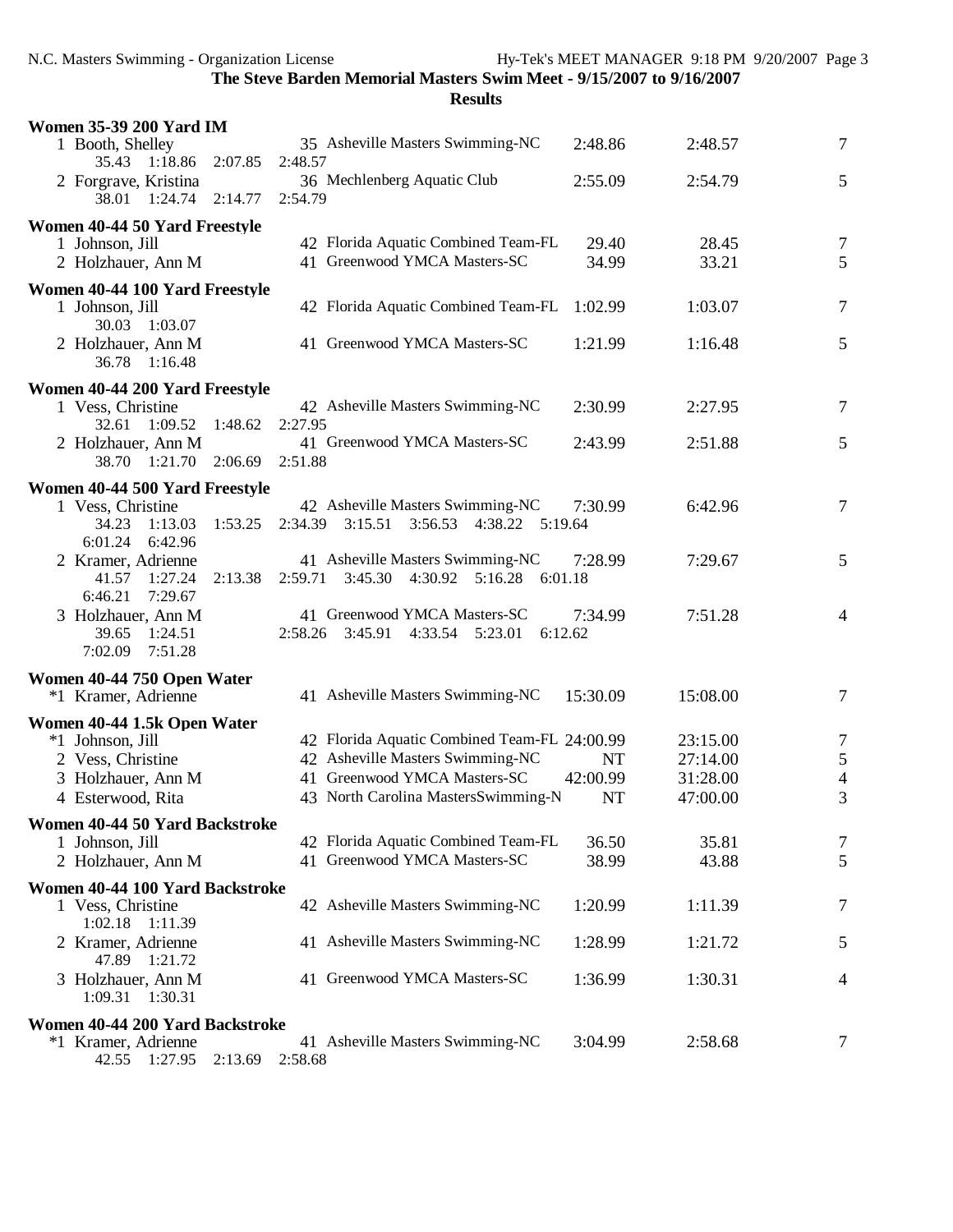| Women 40-44 50 Yard Breaststroke<br>*1 Johnson, Jill                             | 42 Florida Aquatic Combined Team-FL                                 | 39.20                | 39.58                | $\tau$              |
|----------------------------------------------------------------------------------|---------------------------------------------------------------------|----------------------|----------------------|---------------------|
| Women 40-44 100 Yard Breaststroke<br>*1 Johnson, Jill<br>2 Holzhauer, Ann M      | 42 Florida Aquatic Combined Team-FL<br>41 Greenwood YMCA Masters-SC | 1:24.00<br>1:38.99   | 1:27.35<br>1:38.01   | $\overline{7}$<br>5 |
| Women 40-44 50 Yard Butterfly<br>*1 Johnson, Jill                                | 42 Florida Aquatic Combined Team-FL                                 | 35.09                | 33.36                | $\tau$              |
| Women 40-44 100 Yard Butterfly<br>*1 Kramer, Adrienne                            | 41 Asheville Masters Swimming-NC                                    | 1:28.99              | 1:26.01              | $\tau$              |
| 39.87 1:26.01<br>2 Holzhauer, Ann M<br>41.01 1:28.12                             | 41 Greenwood YMCA Masters-SC                                        | 1:28.99              | 1:28.12              | 5                   |
| Women 40-44 200 Yard Butterfly<br>*1 Kramer, Adrienne                            | 41 Asheville Masters Swimming-NC                                    | 3:44.99              | 3:16.00              | $\tau$              |
| <b>Women 40-44 100 Yard IM</b><br>*1 Vess, Christine                             | 42 Asheville Masters Swimming-NC                                    | 1:20.99              | 1:14.01              | $\tau$              |
| 33.74 1:14.01<br>2 Johnson, Jill                                                 | 42 Florida Aquatic Combined Team-FL                                 | 1:12.00              | 1:14.29              | 5                   |
| 34.14 1:14.29<br>3 Kramer, Adrienne<br>38.83 1:23.31                             | 41 Asheville Masters Swimming-NC                                    | 1:28.99              | 1:23.31              | 4                   |
| <b>Women 40-44 200 Yard IM</b><br>1 Kramer, Adrienne<br>39.94 1:25.74<br>2:16.93 | 41 Asheville Masters Swimming-NC<br>3:00.95                         | 3:04.99              | 3:00.95              | $\tau$              |
| --- Holzhauer, Ann M<br>40.14 1:29.93<br>2:22.43                                 | 41 Greenwood YMCA Masters-SC<br>DQ                                  | 3:10.99              | DQ                   |                     |
| Women 45-49 50 Yard Freestyle                                                    | 45 Asheville Masters Swimming-NC                                    | 26.79                |                      |                     |
| 1 Battle, Ruth R                                                                 | 46 Asheville Masters Swimming-NC                                    | <b>NT</b>            | 26.90<br>30.25       | 7                   |
| 2 Speight, Peggy<br>3 Ross, Denise                                               | 47 Greenwood YMCA Masters-SC                                        | 40.99                | 39.13                | $\mathfrak s$       |
| 4 Bowser, Mary                                                                   | 46 Asheville Masters Swimming-NC                                    | 47.09                | 40.38                | $\overline{4}$<br>3 |
| Women 45-49 100 Yard Freestyle                                                   |                                                                     |                      |                      |                     |
| 1 Battle, Ruth R<br>28.74 1:00.55                                                | 45 Asheville Masters Swimming-NC                                    | 59.09                | 1:00.55              | 7                   |
| 2 Woorard, Alis R<br>32.15 1:06.84                                               | 47 Mechlenberg Aquatic Club                                         | 1:08.99              | 1:06.84              |                     |
| 3 Ross, Denise<br>42.58 1:29.91                                                  | 47 Greenwood YMCA Masters-SC                                        | 1:30.99              | 1:29.91              | 4                   |
| Women 45-49 200 Yard Freestyle                                                   |                                                                     |                      |                      |                     |
| *1 Ross, Denise<br>43.83 1:31.93<br>2:22.79                                      | 47 Greenwood YMCA Masters-SC<br>3:13.52                             | 3:15.99              | 3:13.52              | 7                   |
| Women 45-49 1.5k Open Water                                                      |                                                                     |                      |                      |                     |
| *1 Woorard, Alis R<br>2 Ross, Denise                                             | 47 Mechlenberg Aquatic Club<br>47 Greenwood YMCA Masters-SC         | 30:00.99<br>30:00.99 | 27:04.00<br>32:58.00 | 7<br>5              |
| Women 45-49 50 Yard Backstroke                                                   |                                                                     |                      |                      |                     |
| 1 Battle, Ruth R                                                                 | 45 Asheville Masters Swimming-NC                                    | 33.29                | 33.27                | 7                   |
| 2 Speight, Peggy                                                                 | 46 Asheville Masters Swimming-NC                                    | <b>NT</b>            | 36.31                | 5                   |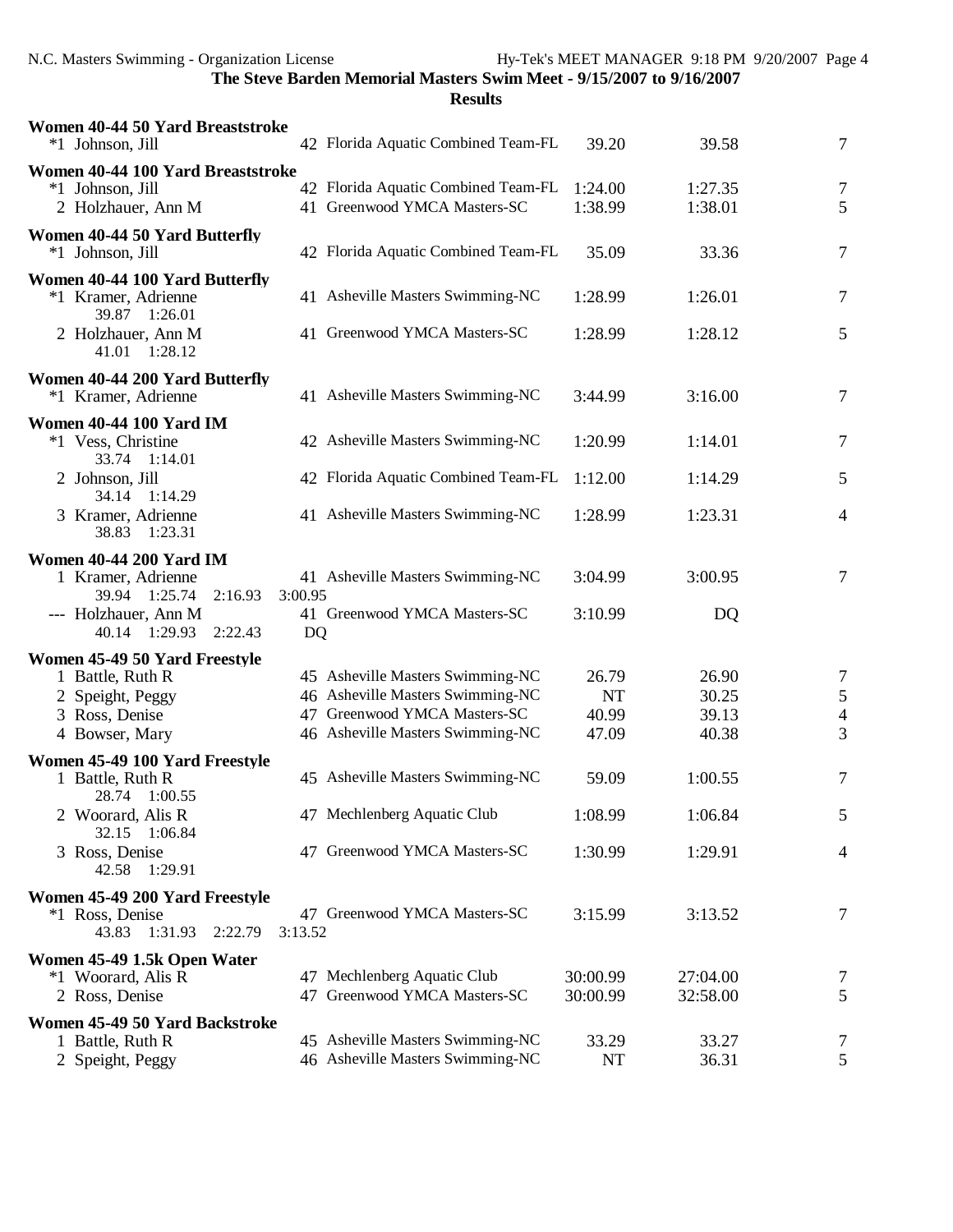| Results |
|---------|
|---------|

| (Women 45-49 50 Yard Backstroke)                                                               |           |         |                                  |
|------------------------------------------------------------------------------------------------|-----------|---------|----------------------------------|
| 47 Mechlenberg Aquatic Club<br>3 Woorard, Alis R                                               | 39.99     | 38.58   | $\overline{4}$                   |
| 47 Greenwood YMCA Masters-SC<br>4 Ross, Denise                                                 | 49.99     | 48.07   | 3                                |
| Women 45-49 100 Yard Backstroke                                                                |           |         |                                  |
| 47 Greenwood YMCA Masters-SC<br>*1 Ross, Denise<br>33.81 1:45.27                               | 1:45.99   | 1:45.27 | $\overline{7}$                   |
| Women 45-49 200 Yard Backstroke                                                                |           |         |                                  |
| 47 Greenwood YMCA Masters-SC<br>*1 Ross, Denise<br>$1:45.40$ $2:41.57$<br>3:37.64<br>48.52     | 3:45.99   | 3:37.64 | $\overline{7}$                   |
| Women 45-49 50 Yard Breaststroke                                                               |           |         |                                  |
| 45 Asheville Masters Swimming-NC<br>*1 Battle, Ruth R                                          | 35.69     | 35.56   | 7                                |
| 46 Asheville Masters Swimming-NC<br>2 Speight, Peggy<br>47 Greenwood YMCA Masters-SC           | <b>NT</b> | 41.25   | $\mathfrak{S}$<br>$\overline{4}$ |
| 3 Ross, Denise                                                                                 | 56.99     | 48.02   |                                  |
| Women 45-49 100 Yard Breaststroke<br>47 Greenwood YMCA Masters-SC                              | 2:00.99   | 1:44.18 | $\overline{7}$                   |
| *1 Ross, Denise<br>49.27 1:44.18                                                               |           |         |                                  |
| Women 45-49 200 Yard Breaststroke                                                              |           |         |                                  |
| 47 Greenwood YMCA Masters-SC<br>*1 Ross, Denise                                                | 4:10.99   | 3:40.04 | 7                                |
| 49.92 1:46.48 2:43.26<br>3:40.04                                                               |           |         |                                  |
| Women 45-49 50 Yard Butterfly                                                                  |           |         |                                  |
| 45 Asheville Masters Swimming-NC<br>*1 Battle, Ruth R                                          | 29.09     | 29.23   | 7                                |
| 46 Asheville Masters Swimming-NC<br>2 Speight, Peggy                                           | <b>NT</b> | 35.74   | 5                                |
| <b>Women 45-49 100 Yard IM</b>                                                                 |           |         |                                  |
| 45 Asheville Masters Swimming-NC<br>1 Battle, Ruth R<br>31.75 1:09.29                          | 1:10.09   | 1:09.29 | $\overline{7}$                   |
| 46 Asheville Masters Swimming-NC<br>2 Speight, Peggy                                           | <b>NT</b> | 1:18.58 | 5                                |
| 36.46 1:18.58                                                                                  |           |         |                                  |
| Women 50-54 50 Yard Freestyle                                                                  |           |         |                                  |
| 54 Florida Aquatic Combined Team-FL<br>*1 Sargent, Pat                                         | 27.69     | 27.83   | 7                                |
| Women 50-54 100 Yard Freestyle                                                                 |           |         |                                  |
| 54 Florida Aquatic Combined Team-FL<br>*1 Sargent, Pat                                         | 1:01.29   | 1:00.79 | 7                                |
| 28.21 1:00.79                                                                                  |           |         |                                  |
| 54 Asheville Masters Swimming-NC<br>2 Rogers, Jennie<br>38.64 1:20.47                          | 1:18.99   | 1:20.47 | 5                                |
| 50 Asheville Masters Swimming-NC<br>3 Vernon, Jennifer C                                       | 2:30.09   | 2:02.70 | $\overline{4}$                   |
| 54.94 2:02.70                                                                                  |           |         |                                  |
| Women 50-54 200 Yard Freestyle                                                                 |           |         |                                  |
| 54 Florida Aquatic Combined Team-FL<br>1 Sargent, Pat                                          | 2:14.89   | 2:16.27 | $\overline{7}$                   |
| 2:16.27<br>32.10<br>1:08.00<br>1:43.52                                                         |           |         |                                  |
| 54 Asheville Masters Swimming-NC<br>2 Rogers, Jennie<br>39.46<br>1:23.54<br>2:52.19<br>2:08.57 | 2:50.99   | 2:52.19 | 5                                |
| 50 Asheville Masters Swimming-NC<br>3 Vernon, Jennifer C                                       | 4:30.09   | 4:18.62 | $\overline{4}$                   |
| 57.27 2:03.08<br>3:10.46<br>4:18.62                                                            |           |         |                                  |
| Women 50-54 500 Yard Freestyle                                                                 |           |         |                                  |
| 54 Asheville Masters Swimming-NC<br>*1 Rogers, Jennie                                          | 7:15.99   | 7:36.78 | 7                                |
| 40.75 1:26.97<br>3:48.24 4:34.98 5:21.00 6:07.29<br>2:14.28<br>3:01.90<br>6:53.01<br>7:36.78   |           |         |                                  |
|                                                                                                |           |         |                                  |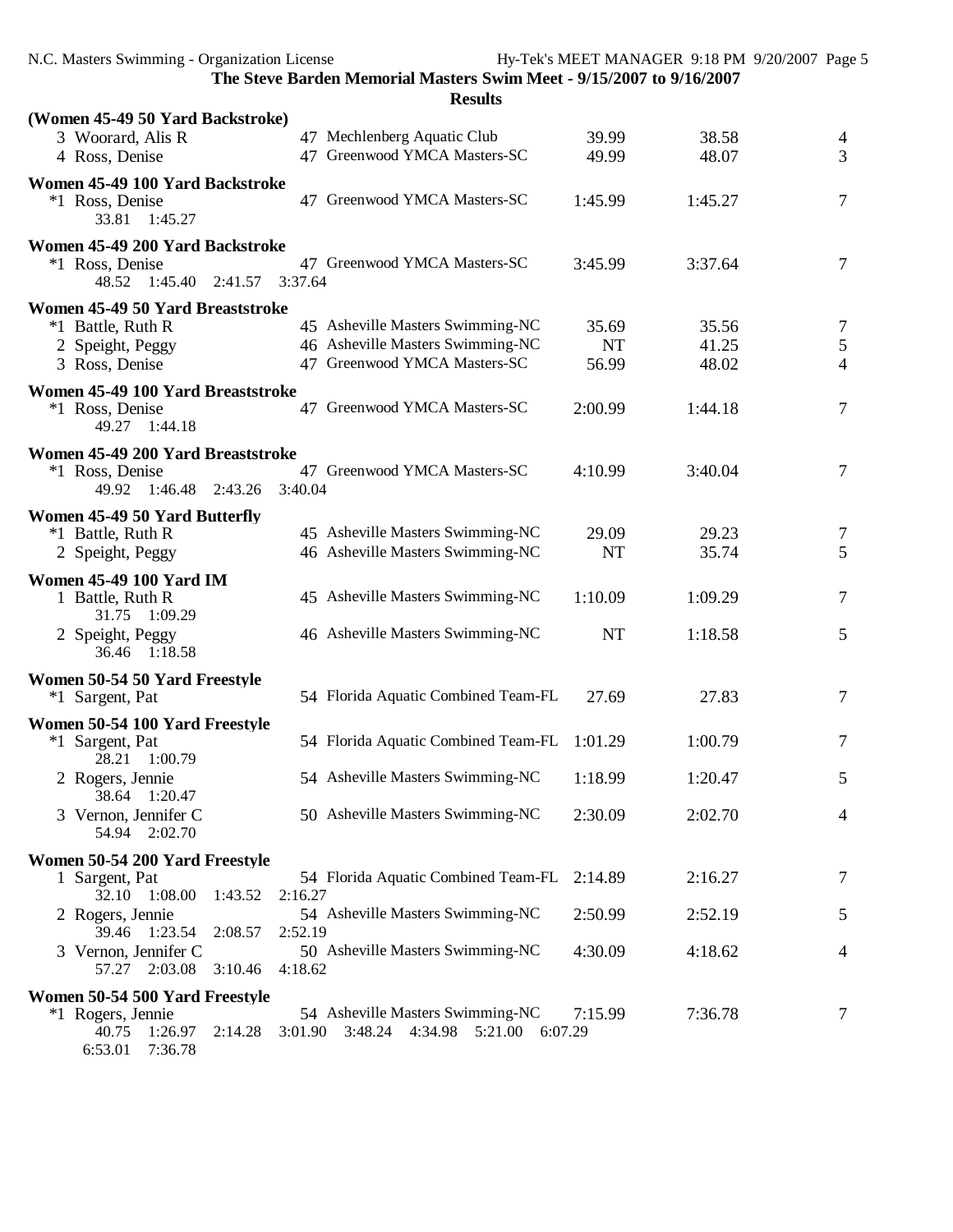| Women 50-54 750 Open Water      |         |                                              |           |            |                |
|---------------------------------|---------|----------------------------------------------|-----------|------------|----------------|
| *1 Sargent, Pat                 |         | 54 Florida Aquatic Combined Team-FL 13:05.99 |           | 12:16.00   | $\tau$         |
| 2 Rogers, Jennie                |         | 54 Asheville Masters Swimming-NC             | 30:00.99  | 14:38.00   | $\sqrt{5}$     |
| 3 Vernon, Jennifer C            |         | 50 Asheville Masters Swimming-NC             | 21:45.09  | 23:27.00   | $\overline{4}$ |
| Women 50-54 50 Yard Backstroke  |         |                                              |           |            |                |
| 1 Sargent, Pat                  |         | 54 Florida Aquatic Combined Team-FL          | 35.09     | 34.69      | $\overline{7}$ |
| 2 Rogers, Jennie                |         | 54 Asheville Masters Swimming-NC             | 38.59     | 41.24      | $\mathfrak s$  |
| 3 Vernon, Jennifer C            |         | 50 Asheville Masters Swimming-NC             | 1:15.09   | 1:02.43    | $\overline{4}$ |
|                                 |         |                                              |           |            |                |
| Women 50-54 100 Yard Backstroke |         |                                              |           |            |                |
| 1 Sargent, Pat                  |         | 54 Florida Aquatic Combined Team-FL          | 1:15.39   | 1:15.59    | 7              |
| 39.32 1:15.59                   |         |                                              |           |            |                |
| 2 Rogers, Jennie                |         | 54 Asheville Masters Swimming-NC             | 1:22.99   | 1:27.29    | 5              |
| 1:26.42 1:27.29                 |         |                                              |           |            |                |
| Women 50-54 200 Yard Backstroke |         |                                              |           |            |                |
| *1 Rogers, Jennie               |         | 54 Asheville Masters Swimming-NC             | <b>NT</b> | 3:08.40    | $\tau$         |
| 44.34 1:31.96 2:20.47           | 3:08.40 |                                              |           |            |                |
| Women 50-54 50 Yard Butterfly   |         |                                              |           |            |                |
| *1 Sargent, Pat                 |         | 54 Florida Aquatic Combined Team-FL          | 31.59     | 31.63      | 7              |
| 2 Rogers, Jennie                |         | 54 Asheville Masters Swimming-NC             | 38.59     | 45.52      | 5              |
|                                 |         |                                              |           |            |                |
| <b>Women 50-54 100 Yard IM</b>  |         |                                              |           |            |                |
| 1 Sargent, Pat                  |         | 54 Florida Aquatic Combined Team-FL          | 1:14.99   | 1:14.22    | 7              |
| 1:14.22<br>33.60                |         |                                              |           |            |                |
| 2 Rogers, Jennie                |         | 54 Asheville Masters Swimming-NC             | 1:24.99   | 1:28.44    | 5              |
| 41.84 1:28.44                   |         |                                              |           |            |                |
| <b>Women 50-54 200 Yard IM</b>  |         |                                              |           |            |                |
| *1 Sargent, Pat                 |         | 54 Florida Aquatic Combined Team-FL 2:39.99  |           | 2:40.23    | $\tau$         |
| 34.51 1:15.69<br>2:06.50        | 2:40.23 |                                              |           |            |                |
| Women 55-59 1.5k Open Water     |         |                                              |           |            |                |
| *1 Cutler, Martha A             |         | 58 North Carolina MastersSwimming-N          | NT        | 34:44.00   | $\tau$         |
|                                 |         |                                              |           |            |                |
| Women 80-84 1.5k Open Water     |         |                                              |           |            |                |
| *1 Dockendorf, Pat              |         | 80 Rams-NC                                   | 1:00.99   | 1:11:13.00 | $\tau$         |
| Men 18-24 50 Yard Freestyle     |         |                                              |           |            |                |
| *1 Kulakov, Taras               |         | 20 Asheville Masters Swimming-NC             | 22.90     | 23.42      | 7              |
| Men 18-24 100 Yard Freestyle    |         |                                              |           |            |                |
| *1 Kulakov, Taras               |         | 20 Asheville Masters Swimming-NC             | 50.01     | 51.81      | 7              |
| 24.83<br>51.81                  |         |                                              |           |            |                |
|                                 |         |                                              |           |            |                |
| Men 18-24 200 Yard Freestyle    |         |                                              |           |            |                |
| *1 Kulakov, Taras               |         | 20 Asheville Masters Swimming-NC             | 1:50.00   | 1:52.70    | $\tau$         |
| 25.86<br>55.06<br>1:24.23       | 1:52.70 |                                              |           |            |                |
| Men 18-24 1.5k Open Water       |         |                                              |           |            |                |
| *1 Kulakov, Taras               |         | 20 Asheville Masters Swimming-NC             | NT        | 20:48.00   | 7              |
| Men 18-24 50 Yard Backstroke    |         |                                              |           |            |                |
| *1 Kulakov, Taras               |         | 20 Asheville Masters Swimming-NC             | 25.60     | 27.51      | 7              |
|                                 |         |                                              |           |            |                |
| Men 25-29 50 Yard Freestyle     |         |                                              |           |            |                |
| *1 Krayer, Michael              |         | 25 Rams-NC                                   | 21.00     | 22.04      | 7              |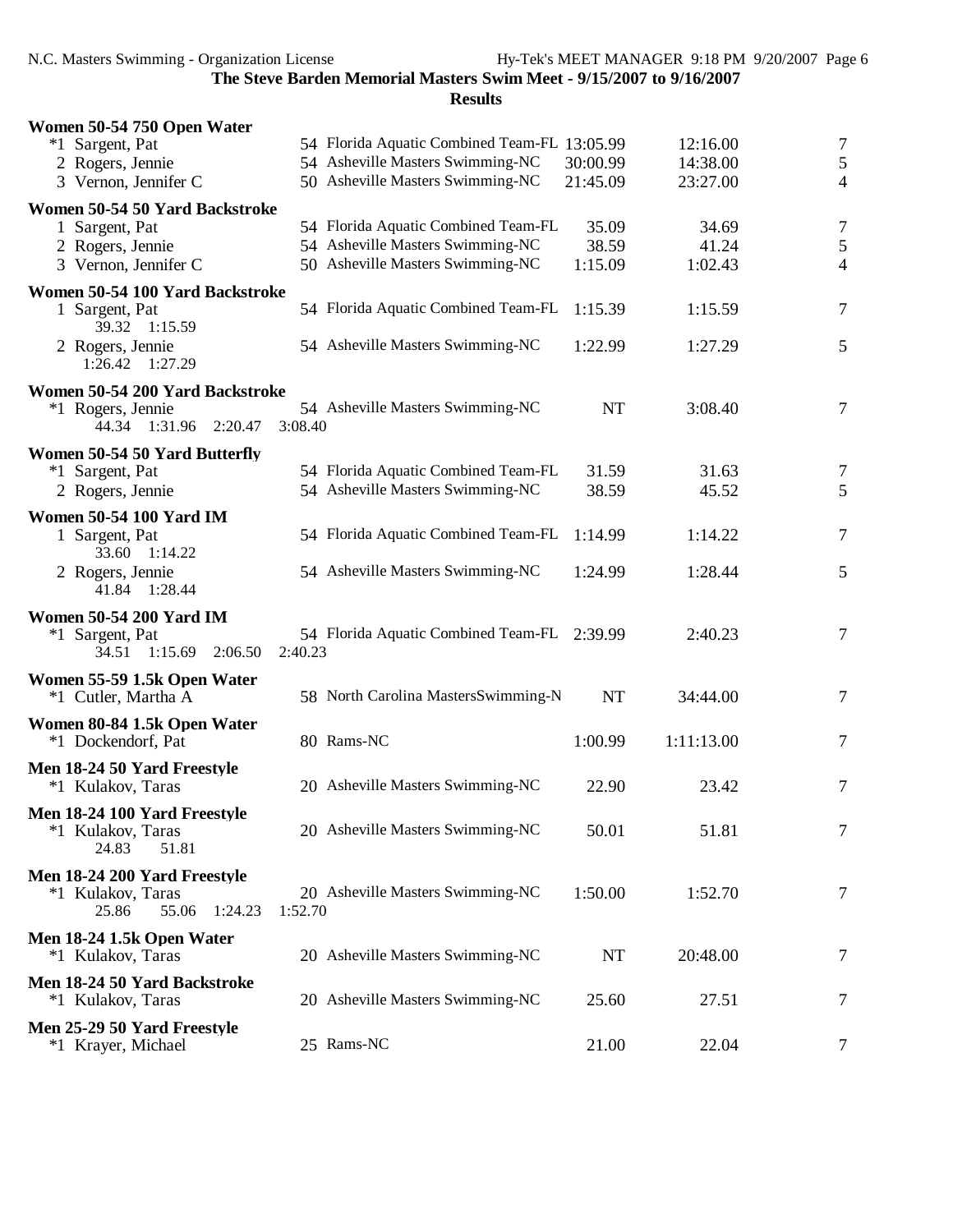| Men 25-29 100 Yard Freestyle<br>*1 Krayer, Michael<br>22.71<br>47.64                         | 25 Rams-NC                                                                                               | 48.00                   | 47.64                   | $\tau$                            |
|----------------------------------------------------------------------------------------------|----------------------------------------------------------------------------------------------------------|-------------------------|-------------------------|-----------------------------------|
| Men 25-29 200 Yard Freestyle<br>*1 Krayer, Michael<br>53.56 1:22.01<br>25.17                 | 25 Rams-NC<br>1:50.60                                                                                    | 1:50.00                 | 1:50.60                 | $\tau$                            |
| Men 30-34 50 Yard Freestyle<br>*1 Terndrup, Seta                                             | 31 Mechlenberg Aquatic Club                                                                              | 24.09                   | 24.78                   | $\tau$                            |
| Men 30-34 100 Yard Freestyle<br>*1 Terndrup, Seta<br>55.22<br>27.79                          | 31 Mechlenberg Aquatic Club                                                                              | 54.09                   | 55.22                   | $\tau$                            |
| Men 30-34 200 Yard Freestyle<br>*1 Terndrup, Seta<br>29.16 1:01.62 1:33.73                   | 31 Mechlenberg Aquatic Club<br>2:04.55                                                                   | 2:05.99                 | 2:04.55                 | $\tau$                            |
| Men 30-34 50 Yard Backstroke<br>*1 Terndrup, Seta                                            | 31 Mechlenberg Aquatic Club                                                                              | 30.09                   | 29.73                   | $\tau$                            |
| <b>Men 30-34 200 Yard IM</b><br>*1 Terndrup, Seta<br>29.80 1:06.82<br>1:46.96                | 31 Mechlenberg Aquatic Club<br>2:18.09                                                                   | 2:20.09                 | 2:18.09                 | $\overline{7}$                    |
| <b>Men 30-34 400 Yard IM</b><br>*1 Terndrup, Seta<br>34.79 1:11.74 1:54.17                   | 31 Mechlenberg Aquatic Club<br>2:32.70  3:15.44  3:56.02  4:33.70                                        | 6:00.99<br>5:06.73      | 5:06.73                 | 7                                 |
| Men 35-39 50 Yard Freestyle<br>*1 Cook, Matthew H<br>2 Craig, Carlton S<br>3 Vess, Eric      | 37 Asheville Masters Swimming-NC<br>36 Asheville Masters Swimming-NC<br>36 Asheville Masters Swimming-NC | 23.93<br>29.29<br>27.99 | 24.80<br>26.35<br>28.11 | 7<br>$\sqrt{5}$<br>$\overline{4}$ |
| Men 35-39 100 Yard Freestyle<br>1 Cook, Matthew H<br>25.71<br>54.48                          | 37 Asheville Masters Swimming-NC                                                                         | 53.52                   | 54.48                   | $\tau$                            |
| 2 Craig, Carlton S<br>28.96 1:00.81                                                          | 36 Asheville Masters Swimming-NC                                                                         | 58.29                   | 1:00.81                 | 5                                 |
| Men 35-39 500 Yard Freestyle<br>*1 Vess, Eric<br>34.51<br>1:13.56 1:53.67<br>6:05.39 6:47.86 | 36 Asheville Masters Swimming-NC<br>2:33.24<br>3:14.37<br>3:56.19<br>4:38.44                             | 6:48.99<br>5:21.39      | 6:47.86                 | 7                                 |
| <b>Men 35-39 750 Open Water</b><br>*1 Craig, Carlton S                                       | 36 Asheville Masters Swimming-NC                                                                         | 10:11.12                | 13:23.00                | 7                                 |
| Men 35-39 1.5k Open Water<br>*1 Vess, Eric                                                   | 36 Asheville Masters Swimming-NC                                                                         | 29:00.99                | 28:20.00                | 7                                 |
| Men 35-39 50 Yard Backstroke<br>*1 Cook, Matthew H                                           | 37 Asheville Masters Swimming-NC                                                                         | 28.69                   | 29.06                   | 7                                 |
| Men 35-39 100 Yard Backstroke<br>*1 Cook, Matthew H<br>31.29 1:03.34                         | 37 Asheville Masters Swimming-NC                                                                         | 1:01.95                 | 1:03.34                 | 7                                 |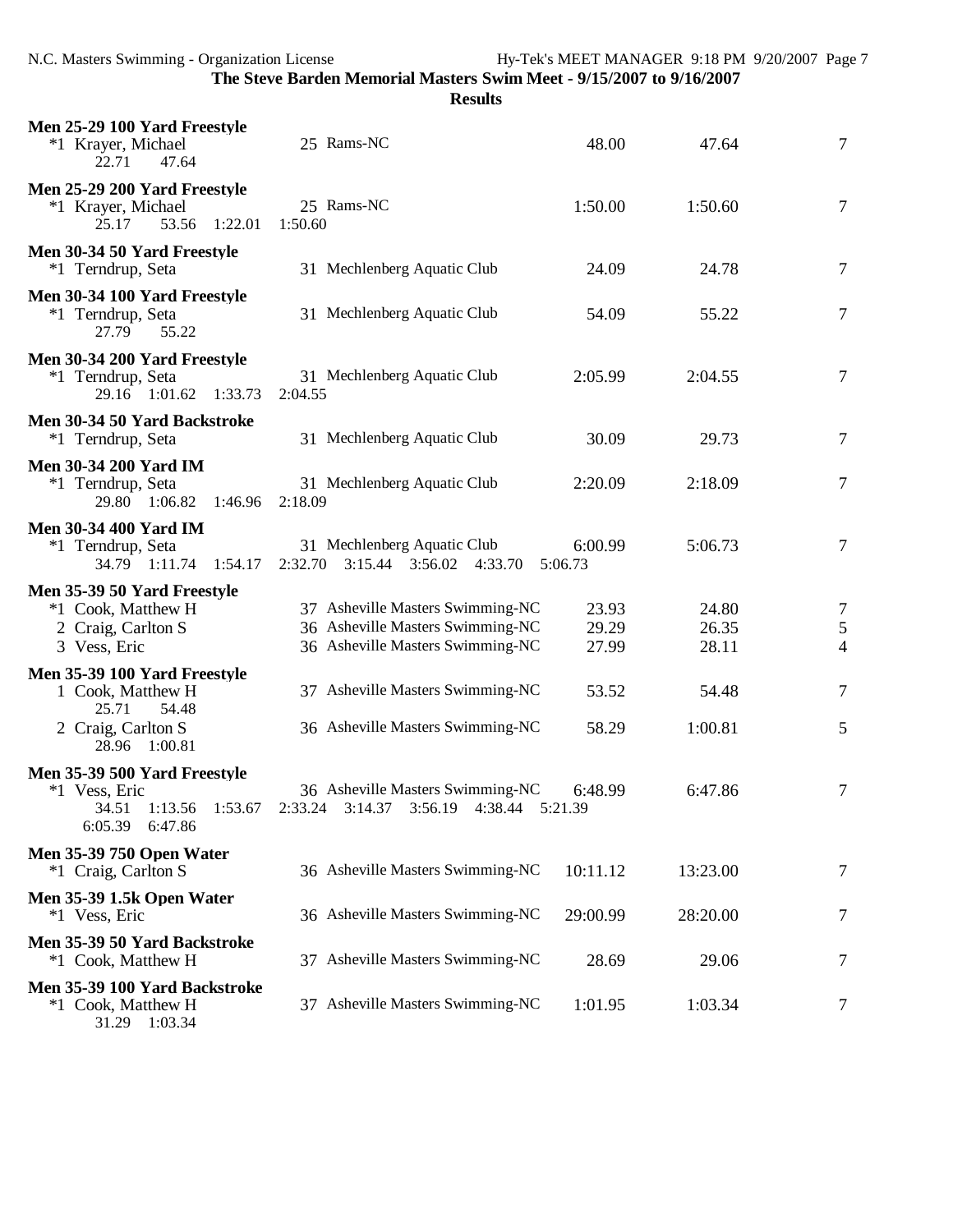| Men 35-39 50 Yard Breaststroke                                                                          |                                                                                         |                |                |                |
|---------------------------------------------------------------------------------------------------------|-----------------------------------------------------------------------------------------|----------------|----------------|----------------|
| *1 Cook, Matthew H<br>2 Vess, Eric                                                                      | 37 Asheville Masters Swimming-NC<br>36 Asheville Masters Swimming-NC                    | 32.25<br>36.99 | 31.83<br>36.14 | $\tau$<br>5    |
| Men 35-39 100 Yard Breaststroke<br>*1 Cook, Matthew H<br>33.60 1:10.76                                  | 37 Asheville Masters Swimming-NC                                                        | 1:07.49        | 1:10.76        | 7              |
| Men 35-39 50 Yard Butterfly<br>*1 Cook, Matthew H                                                       | 37 Asheville Masters Swimming-NC                                                        | 27.06          | 25.95          | $\overline{7}$ |
| Men 35-39 100 Yard Butterfly<br>*1 Cook, Matthew H<br>59.31<br>27.42                                    | 37 Asheville Masters Swimming-NC                                                        | 59.09          | 59.31          | 7              |
| <b>Men 35-39 100 Yard IM</b><br>*1 Cook, Matthew H                                                      | 37 Asheville Masters Swimming-NC                                                        | 1:00.14        | 1:00.62        | $\overline{7}$ |
| 27.86 1:00.62<br>2 Craig, Carlton S                                                                     | 36 Asheville Masters Swimming-NC                                                        | 1:07.01        | 1:11.32        | 5              |
| 34.05 1:11.32<br>3 Vess, Eric<br>34.16 1:14.49                                                          | 36 Asheville Masters Swimming-NC                                                        | 1:09.99        | 1:14.49        | $\overline{4}$ |
| <b>Men 35-39 200 Yard IM</b><br>*1 Cook, Matthew H<br>27.62 1:02.65<br>1:43.12                          | 37 Asheville Masters Swimming-NC<br>2:15.83                                             | 2:11.98        | 2:15.83        | 7              |
| Men 40-44 50 Yard Freestyle<br>*1 Sherry, Tom                                                           | 40 Asheville Masters Swimming-NC                                                        | <b>NT</b>      | 25.39          | 7              |
| 2 McGuffichke, Graeme N                                                                                 | 43 Western NC YMCA-NC                                                                   | 25.52          | 25.58          | 5              |
| Men 40-44 100 Yard Freestyle<br>*1 McGuffichke, Graeme N<br>27.00<br>57.37                              | 43 Western NC YMCA-NC                                                                   | 55.27          | 57.37          | $\tau$         |
| Men 40-44 200 Yard Freestyle<br>*1 Kriegler, Frank<br>28.66 1:00.25<br>1:33.33                          | 41 Asheville Masters Swimming-NC<br>2:06.00                                             | 2:09.99        | 2:06.00        | $\overline{7}$ |
| Men 40-44 500 Yard Freestyle<br>*1 Kriegler, Frank<br>1:02.00<br>1:35.87<br>29.60<br>5:05.05<br>5:39.54 | 41 Asheville Masters Swimming-NC<br>2:10.03<br>2:46.53<br>3:21.08<br>3:55.92<br>4:30.47 | 5:33.09        | 5:39.54        | $\overline{7}$ |
| <b>Men 40-44 750 Open Water</b><br>*1 Johnson, Jay                                                      | 42 Florida Aquatic Combined Team-FL 16:00.99                                            |                | 15:29.00       | 7              |
| Men 40-44 1.5k Open Water<br>*1 Kriegler, Frank                                                         | 41 Asheville Masters Swimming-NC                                                        | 23:00.99       | 21:08.00       | 7              |
| Men 40-44 50 Yard Backstroke<br>*1 McGuffichke, Graeme N<br>2 Vargas, Carlos A                          | 43 Western NC YMCA-NC<br>40 North Carolina MastersSwimming-N                            | 28.69<br>45.99 | 29.41<br>32.74 | 7<br>5         |
| Men 40-44 100 Yard Backstroke<br>*1 McGuffichke, Graeme N<br>31.10 1:03.20                              | 43 Western NC YMCA-NC                                                                   | 1:02.31        | 1:03.20        | 7              |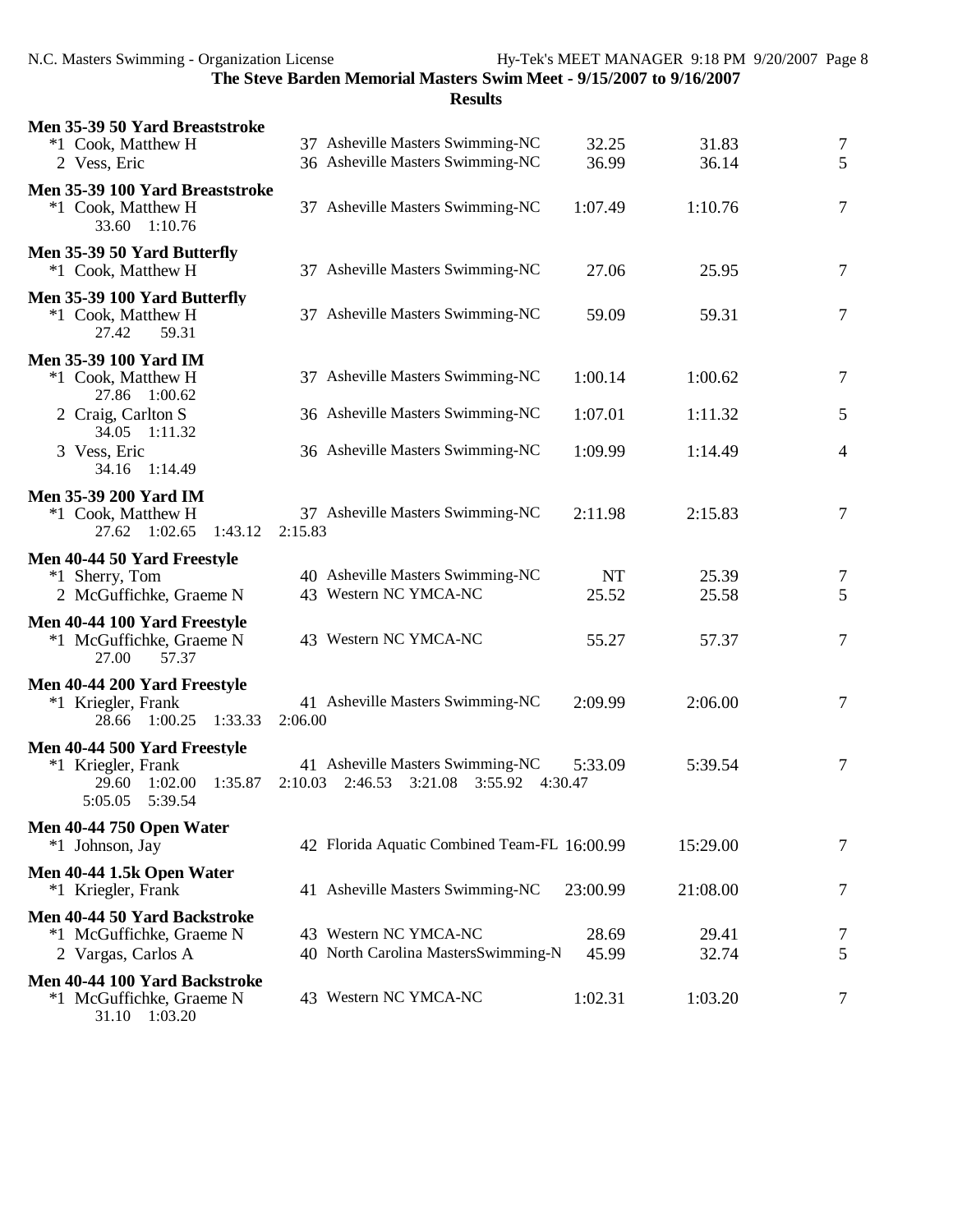| Men 40-44 200 Yard Backstroke<br>*1 Vargas, Carlos A<br>36.93 1:16.17 1:57.00                                                                          | 40 North Carolina MastersSwimming-N 2:45.99<br>2:37.19                                                                                                                                                      |                                                        | 2:37.19                                            | $\tau$                                                                             |
|--------------------------------------------------------------------------------------------------------------------------------------------------------|-------------------------------------------------------------------------------------------------------------------------------------------------------------------------------------------------------------|--------------------------------------------------------|----------------------------------------------------|------------------------------------------------------------------------------------|
| Men 40-44 100 Yard Breaststroke<br>*1 Kriegler, Frank<br>33.78 1:12.65                                                                                 | 41 Asheville Masters Swimming-NC                                                                                                                                                                            | 1:10.00                                                | 1:12.65                                            | 7                                                                                  |
| Men 40-44 50 Yard Butterfly<br>*1 Sherry, Tom<br>2 McGuffichke, Graeme N                                                                               | 40 Asheville Masters Swimming-NC<br>43 Western NC YMCA-NC                                                                                                                                                   | <b>NT</b><br>27.70                                     | 26.58<br>28.19                                     | 7<br>5                                                                             |
| <b>Men 40-44 100 Yard IM</b><br>1 McGuffichke, Graeme N<br>29.14 1:03.34                                                                               | 43 Western NC YMCA-NC                                                                                                                                                                                       | 1:02.46                                                | 1:03.34                                            | 7                                                                                  |
| 2 Sherry, Tom<br>27.73<br>1:04.28                                                                                                                      | 40 Asheville Masters Swimming-NC                                                                                                                                                                            | <b>NT</b>                                              | 1:04.28                                            | 5                                                                                  |
| 3 Vargas, Carlos A<br>33.08 1:12.43                                                                                                                    | 40 North Carolina MastersSwimming-N 1:15.99                                                                                                                                                                 |                                                        | 1:12.43                                            | $\overline{4}$                                                                     |
| <b>Men 40-44 200 Yard IM</b><br>*1 Vargas, Carlos A<br>32.12 1:13.77<br>2:03.12                                                                        | 40 North Carolina MastersSwimming-N 2:35.99<br>2:40.48                                                                                                                                                      |                                                        | 2:40.48                                            | 7                                                                                  |
| <b>Men 40-44 400 Yard IM</b><br>*1 Vargas, Carlos A<br>33.34 1:11.13 1:55.61                                                                           | 40 North Carolina MastersSwimming-N 5:00.99<br>2:39.25 3:31.13 4:23.51 5:02.74 5:40.24                                                                                                                      |                                                        | 5:40.24                                            | 7                                                                                  |
| Men 45-49 50 Yard Freestyle<br>*1 Lechner, Chris T<br>2 Weller, Jeffrey L<br>3 Adamson, Kenet<br>4 Palmer, Rick<br>5 White, Jay K<br>6 Stoddard, Tommy | 47 Asheville Masters Swimming-NC<br>47 Asheville Masters Swimming-NC<br>49 Asheville Masters Swimming-NC<br>48 Asheville Masters Swimming-NC<br>47 Mechlenberg Aquatic Club<br>49 Greenwood YMCA Masters-SC | 24.20<br>27.50<br>29.31<br>28.99<br>28.96<br><b>NT</b> | 24.03<br>26.97<br>30.61<br>31.13<br>31.80<br>34.42 | $\tau$<br>$\sqrt{5}$<br>$\begin{array}{c} 4 \\ 3 \\ 2 \end{array}$<br>$\mathbf{1}$ |
| Men 45-49 100 Yard Freestyle<br>1 Weller, Jeffrey L                                                                                                    | 47 Asheville Masters Swimming-NC                                                                                                                                                                            | 1:01.99                                                | 1:01.93                                            | 7                                                                                  |
| 29.77 1:01.93<br>2 White, Jay K                                                                                                                        | 47 Mechlenberg Aquatic Club                                                                                                                                                                                 | 1:06.33                                                | 1:13.37                                            | 5                                                                                  |
| 34.11 1:13.37<br>3 Stoddard, Tommy<br>36.59 1:18.81                                                                                                    | 49 Greenwood YMCA Masters-SC                                                                                                                                                                                | $\rm{NT}$                                              | 1:18.81                                            | $\overline{4}$                                                                     |
| Men 45-49 200 Yard Freestyle<br>*1 Stoddard, Tommy<br>39.83 1:27.73<br>2:17.61                                                                         | 49 Greenwood YMCA Masters-SC<br>3:04.29                                                                                                                                                                     | <b>NT</b>                                              | 3:04.29                                            | 7                                                                                  |
| Men 45-49 500 Yard Freestyle                                                                                                                           |                                                                                                                                                                                                             |                                                        |                                                    |                                                                                    |
| *1 Hartley, Larry S<br>31.53 1:06.92<br>1:44.60<br>5:30.20<br>6:04.58                                                                                  | 47 Asheville Masters Swimming-NC<br>2:22.38 2:59.97 3:37.47 4:15.26 4:53.11                                                                                                                                 | 5:54.71                                                | 6:04.58                                            | 7                                                                                  |
| 2 Stoddard, Tommy<br>44.12<br>1:37.21<br>2:33.29<br>7:56.23<br>8:45.11                                                                                 | 49 Greenwood YMCA Masters-SC<br>4:22.57<br>5:17.43 6:10.18                                                                                                                                                  | NT<br>7:04.12                                          | 8:45.11                                            | 5                                                                                  |
| <b>Men 45-49 750 Open Water</b>                                                                                                                        |                                                                                                                                                                                                             |                                                        |                                                    |                                                                                    |
| *1 Weller, Jeffrey L                                                                                                                                   | 47 Asheville Masters Swimming-NC                                                                                                                                                                            | 12:00.99                                               | 12:33.00                                           | 7                                                                                  |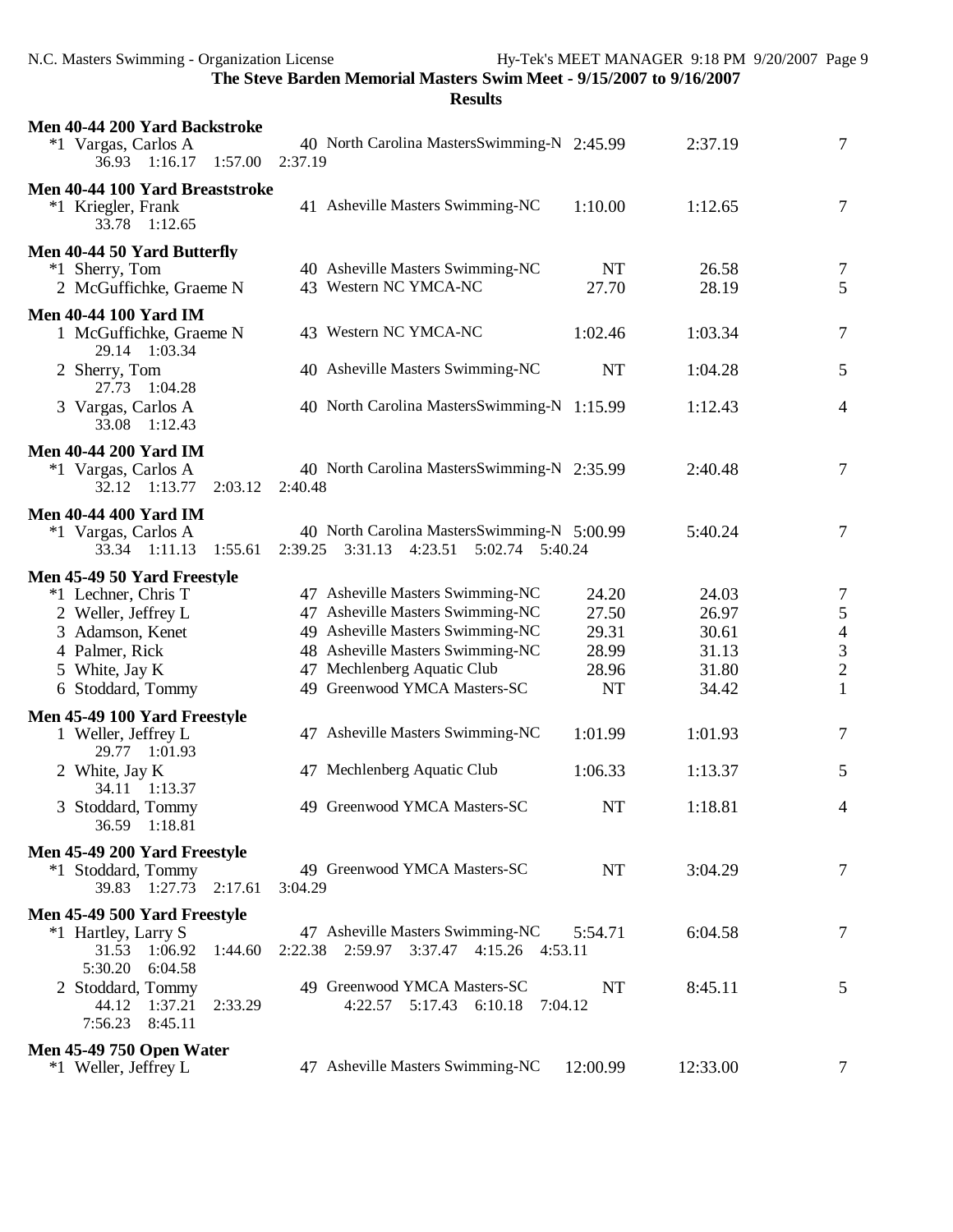**Results**

| Men 45-49 1.5k Open Water                          |         |                                              |           |          |                                            |
|----------------------------------------------------|---------|----------------------------------------------|-----------|----------|--------------------------------------------|
| *1 Adamson, Kenet                                  |         | 49 Asheville Masters Swimming-NC             | 30:00.99  | 27:30.00 | $\overline{7}$                             |
| 2 Less, Dale                                       |         | 48 Burke Unfour Masters Swimming-Nt 32:00.99 |           | 32:42.00 | 5                                          |
| Men 45-49 50 Yard Backstroke                       |         |                                              |           |          |                                            |
| 1 Hartley, Larry S                                 |         | 47 Asheville Masters Swimming-NC             | 32.07     | 32.05    | $\tau$                                     |
| 2 White, Jay K                                     |         | 47 Mechlenberg Aquatic Club                  | 34.57     | 37.72    | 5                                          |
| 3 Palmer, Rick                                     |         | 48 Asheville Masters Swimming-NC             | 35.99     | 38.57    | $\overline{4}$                             |
| Men 45-49 50 Yard Breaststroke                     |         |                                              |           |          |                                            |
| 1 Weller, Jeffrey L                                |         | 47 Asheville Masters Swimming-NC             | 35.99     | 34.29    | $\overline{7}$                             |
| 2 Hartley, Larry S                                 |         | 47 Asheville Masters Swimming-NC             | 35.88     | 35.45    | $\sqrt{5}$                                 |
| 3 Adamson, Kenet                                   |         | 49 Asheville Masters Swimming-NC             | 36.00     | 36.22    |                                            |
| 4 Palmer, Rick                                     |         | 48 Asheville Masters Swimming-NC             | 35.99     | 37.81    | $\begin{array}{c} 4 \\ 3 \\ 2 \end{array}$ |
| 5 White, Jay K                                     |         | 47 Mechlenberg Aquatic Club                  | 38.40     | 41.73    |                                            |
| 6 Stoddard, Tommy                                  |         | 49 Greenwood YMCA Masters-SC                 | <b>NT</b> | 43.79    | $\mathbf 1$                                |
| Men 45-49 100 Yard Breaststroke                    |         |                                              |           |          |                                            |
| 1 Weller, Jeffrey L<br>36.64 1:19.34               |         | 47 Asheville Masters Swimming-NC             | 1:18.99   | 1:19.34  | $\tau$                                     |
| 2 Adamson, Kenet<br>38.32 1:21.73                  |         | 49 Asheville Masters Swimming-NC             | 1:19.00   | 1:21.73  | 5                                          |
| 3 Palmer, Rick<br>38.91<br>1:23.00                 |         | 48 Asheville Masters Swimming-NC             | 1:18.99   | 1:23.00  | $\overline{4}$                             |
| 4 Stoddard, Tommy<br>1:40.72<br>48.01              |         | 49 Greenwood YMCA Masters-SC                 | <b>NT</b> | 1:40.72  | 3                                          |
|                                                    |         |                                              |           |          |                                            |
| Men 45-49 200 Yard Breaststroke                    |         |                                              |           |          |                                            |
| 1 Adamson, Kenet<br>2:09.39<br>38.14 1:22.61       | 2:54.33 | 49 Asheville Masters Swimming-NC             | 2:55.00   | 2:54.33  | 7                                          |
| 2 Stoddard, Tommy                                  |         | 49 Greenwood YMCA Masters-SC                 | <b>NT</b> | 3:34.31  | 5                                          |
| 48.32 1:42.89<br>2:39.57                           | 3:34.31 |                                              |           |          |                                            |
|                                                    |         |                                              |           |          |                                            |
| Men 45-49 50 Yard Butterfly<br>1 Lechner, Chris T  |         | 47 Asheville Masters Swimming-NC             | 27.20     | 25.97    | $\overline{7}$                             |
| 2 Hartley, Larry S                                 |         | 47 Asheville Masters Swimming-NC             | 32.37     | 29.99    |                                            |
| 3 Adamson, Kenet                                   |         | 49 Asheville Masters Swimming-NC             | 31.00     | 32.54    | $\sqrt{5}$<br>$\overline{4}$               |
| 4 White, Jay K                                     |         | 47 Mechlenberg Aquatic Club                  | 33.89     | 38.40    | $\mathfrak{Z}$                             |
|                                                    |         |                                              |           |          |                                            |
| <b>Men 45-49 100 Yard IM</b><br>1 Hartley, Larry S |         | 47 Asheville Masters Swimming-NC             | 1:11.08   | 1:08.19  | $\tau$                                     |
| 31.38 1:08.19<br>2 Palmer, Rick                    |         | 48 Asheville Masters Swimming-NC             | 1:15.99   | 1:18.52  | 5                                          |
| 36.07 1:18.52<br>3 White, Jay K<br>38.93 1:24.38   |         | 47 Mechlenberg Aquatic Club                  | 1:16.20   | 1:24.38  | $\overline{4}$                             |
|                                                    |         |                                              |           |          |                                            |
| Men 50-54 50 Yard Freestyle<br>*1 Mann, Michael    |         | 54 Asheville Masters Swimming-NC             | 29.99     | 28.25    | 7                                          |
| Men 50-54 100 Yard Freestyle                       |         |                                              |           |          |                                            |
| *1 Mann, Michael<br>29.79 1:02.91                  |         | 54 Asheville Masters Swimming-NC             | 1:08.69   | 1:02.91  | 7                                          |
| 2 Wolfe, Bill                                      |         | 50 Asheville Masters Swimming-NC             | 1:15.99   | 1:08.40  | 5                                          |

32.03 1:08.40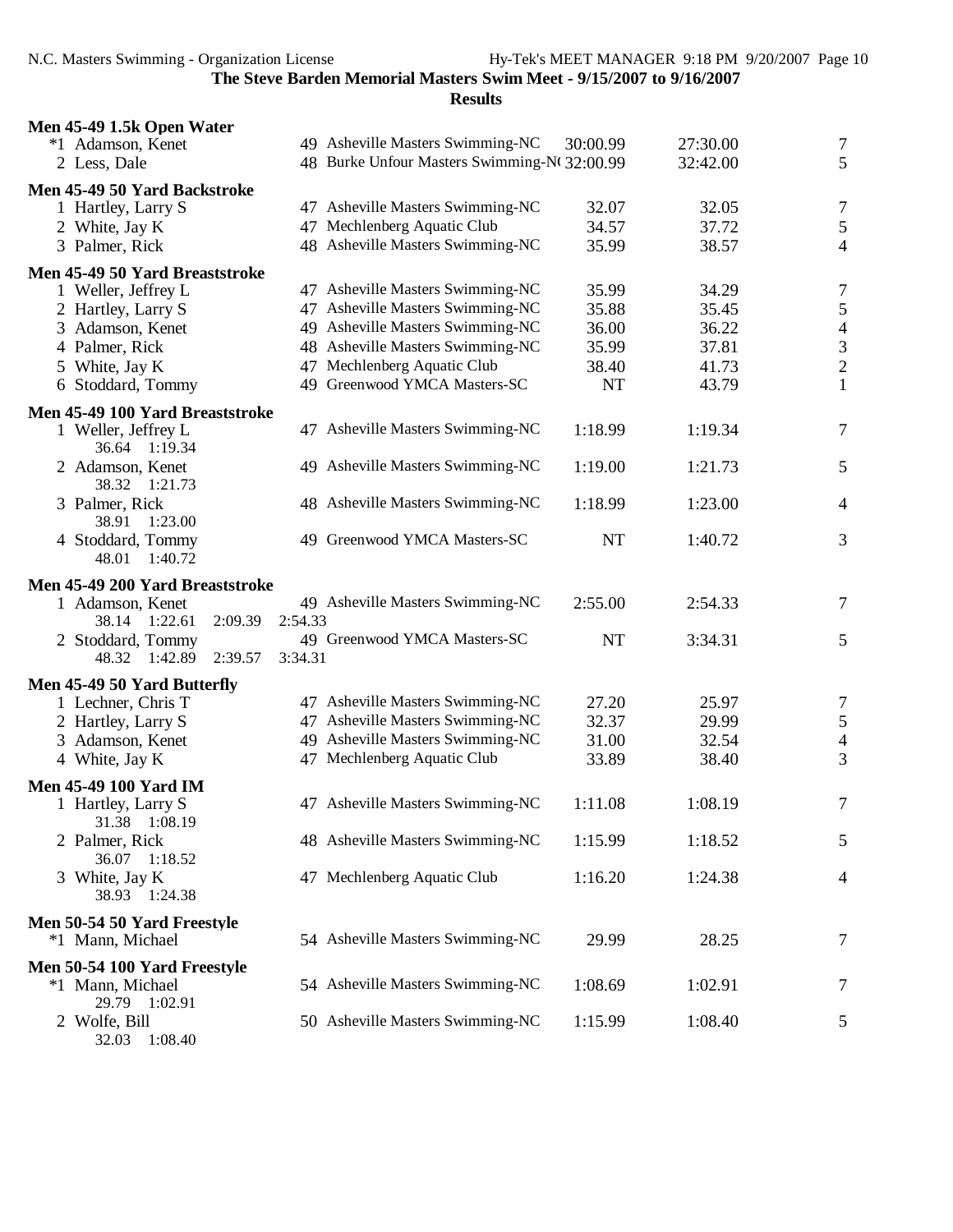N.C. Masters Swimming - Organization License Hy-Tek's MEET MANAGER 9:18 PM 9/20/2007 Page 11

**The Steve Barden Memorial Masters Swim Meet - 9/15/2007 to 9/16/2007**

| Men 50-54 200 Yard Freestyle<br>$*1$ Hill, Ed<br>35.06<br>$1:17.25$ $2:02.41$                      | 52 Greenwood YMCA Masters-SC<br>2:46.49                                             | 2:29.09        | 2:46.49        | 7              |
|----------------------------------------------------------------------------------------------------|-------------------------------------------------------------------------------------|----------------|----------------|----------------|
| Men 50-54 500 Yard Freestyle<br>$*1$ Hill, Ed<br>39.68<br>1:22.37<br>2:08.49<br>6:49.68<br>7:31.62 | 52 Greenwood YMCA Masters-SC<br>2:55.46<br>3:41.94<br>4:28.81<br>5:15.65<br>6:02.55 | 6:42.16        | 7:31.62        | $\tau$         |
| Men 50-54 1.5k Open Water<br>*1 Hinton, Jim                                                        | 53 Asheville Masters Swimming-NC                                                    | 23:00.99       | 24:58.00       | $\tau$         |
| Men 50-54 50 Yard Backstroke<br>*--- Wolfe, Bill                                                   | 50 Asheville Masters Swimming-NC                                                    | 42.00          | DQ             |                |
| Men 50-54 100 Yard Backstroke<br>*--- Hill, Ed<br>47.46<br>DQ                                      | 52 Greenwood YMCA Masters-SC                                                        | 1:08.85        | DQ             |                |
| Men 50-54 50 Yard Breaststroke<br>*1 Hinton, Jim                                                   | 53 Asheville Masters Swimming-NC                                                    | 34.57          | 37.94          | $\overline{7}$ |
| Men 50-54 100 Yard Breaststroke<br>*1 Hinton, Jim                                                  | 53 Asheville Masters Swimming-NC                                                    | 1:15.23        | 1:20.27        | $\tau$         |
| 38.95 1:20.27<br>2 Wolfe, Bill<br>38.57 1:23.43                                                    | 50 Asheville Masters Swimming-NC                                                    | 1:31.99        | 1:23.43        | 5              |
| Men 50-54 200 Yard Breaststroke                                                                    |                                                                                     |                |                |                |
| 1 Hinton, Jim<br>39.72<br>1:22.84 2:07.57                                                          | 53 Asheville Masters Swimming-NC<br>2:52.53                                         | 2:47.97        | 2:52.53        | $\overline{7}$ |
| --- Hill, Ed<br>55.56<br>2:00.82<br>3:06.11                                                        | 52 Greenwood YMCA Masters-SC<br>DQ                                                  | 2:43.75        | DQ             |                |
| Men 50-54 50 Yard Butterfly<br>*1 Mann, Michael                                                    | 54 Asheville Masters Swimming-NC                                                    | 32.89          | 32.16          | 7              |
| Men 50-54 400 Yard IM<br>$*1$ Hill, Ed<br>46.96<br>1:47.23 2:49.38                                 | 52 Greenwood YMCA Masters-SC<br>$3:50.10$ $4:53.94$ $5:58.01$<br>6:43.13<br>7:27.83 | 5:39.89        | 7:27.83        | $\tau$         |
| Men 55-59 50 Yard Freestyle<br>*1 Conover, Steve                                                   | 58 Unattached                                                                       | 25.59          | 30.91          | 7              |
| Men 55-59 100 Yard Freestyle<br>*1 Conover, Steve<br>32.94 1:10.22                                 | 58 Unattached                                                                       | 1:08.99        | 1:10.22        | 7              |
| Men 55-59 50 Yard Backstroke<br>*1 Conover, Steve                                                  | 58 Unattached                                                                       | 46.59          | 45.11          | 7              |
| Men 55-59 100 Yard Backstroke<br>*1 Conover, Steve<br>47.14 1:35.29                                | 58 Unattached                                                                       | 1:35.99        | 1:35.29        | 7              |
| Men 55-59 50 Yard Breaststroke                                                                     |                                                                                     |                |                |                |
| *1 Payne, Bob B<br>2 Conover, Steve                                                                | 56 North Carolina MastersSwimming-N<br>58 Unattached                                | 36.59<br>56.09 | 35.34<br>50.37 | 7<br>5         |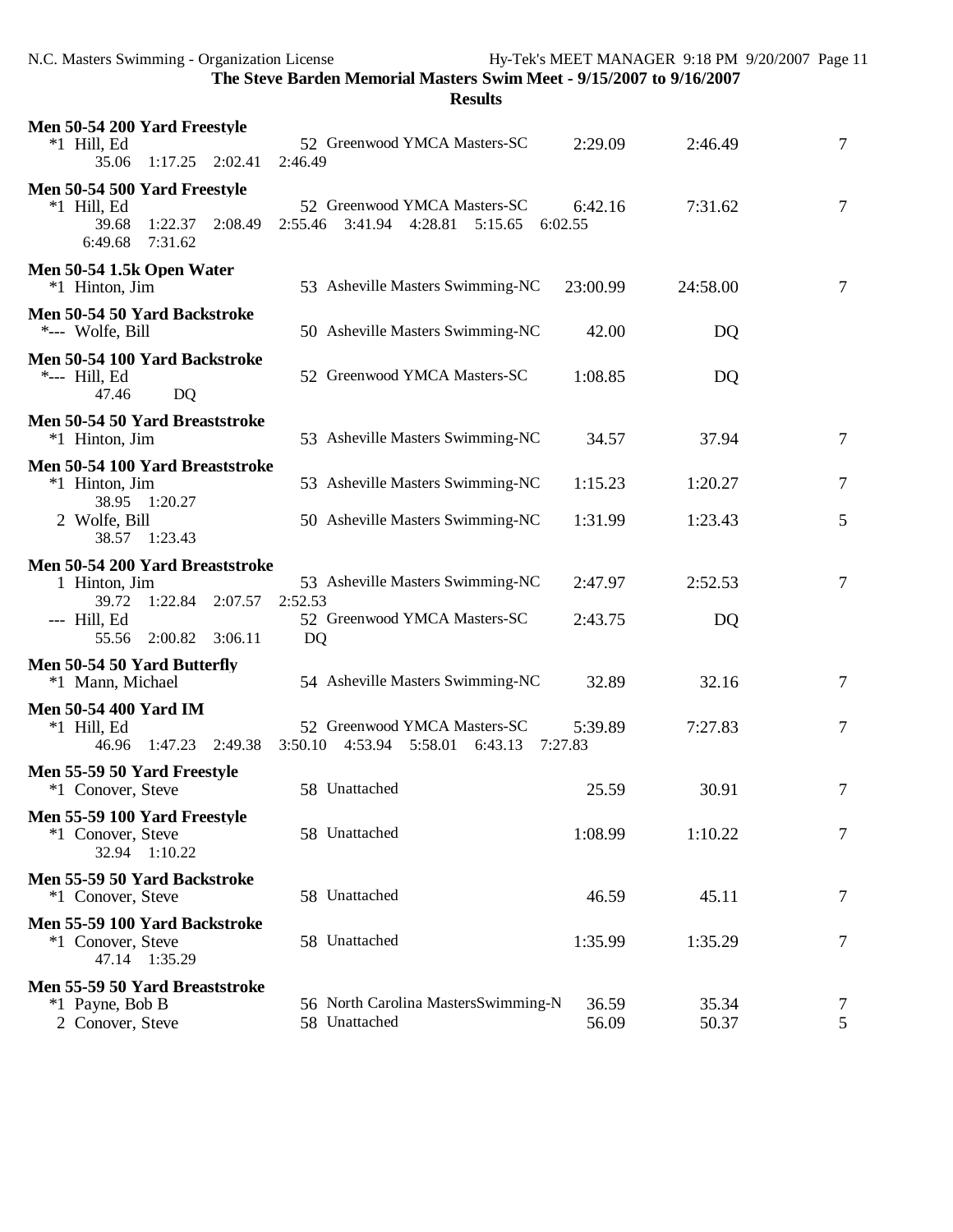| Men 55-59 100 Yard Breaststroke                                       |                                             |           |          |                |
|-----------------------------------------------------------------------|---------------------------------------------|-----------|----------|----------------|
| 1 Payne, Bob B<br>36.60 1:21.53                                       | 56 North Carolina MastersSwimming-N 1:18.79 |           | 1:21.53  | $\tau$         |
| 2 Conover, Steve<br>51.64 1:49.14                                     | 58 Unattached                               | 2:00.09   | 1:49.14  | 5              |
| Men 55-59 50 Yard Butterfly                                           |                                             |           |          |                |
| 1 Payne, Bob B                                                        | 56 North Carolina MastersSwimming-N         | 34.49     | 33.23    | $\overline{7}$ |
| 2 Conover, Steve                                                      | 58 Unattached                               | 39.59     | 36.73    | 5              |
| <b>Men 55-59 100 Yard IM</b><br>1 Conover, Steve<br>1:28.94  1:28.71  | 58 Unattached                               | 1:30.99   | 1:28.71  | 7              |
| --- Payne, Bob B<br>36.68<br>DQ                                       | 56 North Carolina MastersSwimming-N 1:15.49 |           | DQ       |                |
| Men 60-64 50 Yard Freestyle                                           |                                             |           |          |                |
| 1 Wyatt, Chuck                                                        | 60 North Carolina MastersSwimming-N 4:10.99 |           | 28.88    | 7              |
| 2 Guthrie, Roger                                                      | 64 Unattached                               | 33.99     | 32.72    | 5              |
| Men 60-64 1.5k Open Water                                             |                                             |           |          |                |
| *1 Blackford, Doug C                                                  | 60 North Carolina MastersSwimming-N         | <b>NT</b> | 35:16.00 | $\tau$         |
| Men 60-64 50 Yard Backstroke                                          |                                             |           |          |                |
| *1 Guthrie, Roger                                                     | 64 Unattached                               | 38.59     | 38.79    | $\tau$         |
| Men 60-64 50 Yard Breaststroke                                        |                                             |           |          |                |
| *1 Wyatt, Chuck                                                       | 60 North Carolina MastersSwimming-N         | 37.99     | 35.85    | $\overline{7}$ |
| 2 Guthrie, Roger                                                      | 64 Unattached                               | 39.99     | 38.85    | 5              |
| Men 60-64 50 Yard Butterfly                                           |                                             |           |          |                |
| *1 Guthrie, Roger                                                     | 64 Unattached                               | 34.99     | 34.71    | 7              |
| <b>Men 60-64 100 Yard IM</b>                                          |                                             |           |          |                |
| *1 Guthrie, Roger<br>36.63 1:19.72                                    | 64 Unattached                               | 1:20.99   | 1:19.72  | $\tau$         |
|                                                                       |                                             |           |          |                |
| Men 65-69 50 Yard Freestyle                                           | 69 Asheville Masters Swimming-NC            | 33.69     | 33.29    |                |
| *1 Magnarella, Paul J<br>2 Weiss, Edward                              | 66 Asheville Masters Swimming-NC            | 36.00     | 40.22    | 7<br>5         |
|                                                                       |                                             |           |          |                |
| Men 65-69 100 Yard Freestyle<br>1 Magnarella, Paul J<br>34.42 1:13.95 | 69 Asheville Masters Swimming-NC            | 1:20.09   | 1:13.95  | 7              |
| 2 Barnes, Mikal<br>36.63 1:19.46                                      | 68 YMCA RowanAquat Team-NC                  | 1:21.99   | 1:19.46  | 5              |
| Men 65-69 200 Yard Freestyle                                          |                                             |           |          |                |
| *1 Barnes, Mikal<br>41.03 2:14.82<br>3:00.33                          | 68 YMCA RowanAquat Team-NC<br>3:00.35       | 3:10.99   | 3:00.35  | $\overline{7}$ |
| Men 65-69 500 Yard Freestyle                                          |                                             |           |          |                |
| *1 Barnes, Mikal                                                      | 68 YMCA RowanAquat Team-NC                  | 8:44.99   | 8:16.75  | 7              |
| 44.80<br>2:25.22<br>7:29.41<br>8:16.75                                | 4:07.29 4:57.74 5:47.67                     | 6:39.31   |          |                |
|                                                                       |                                             |           |          |                |
| Men 65-69 50 Yard Backstroke                                          | 69 Asheville Masters Swimming-NC            | 41.59     | 41.32    | 7              |
| *1 Magnarella, Paul J                                                 |                                             |           |          |                |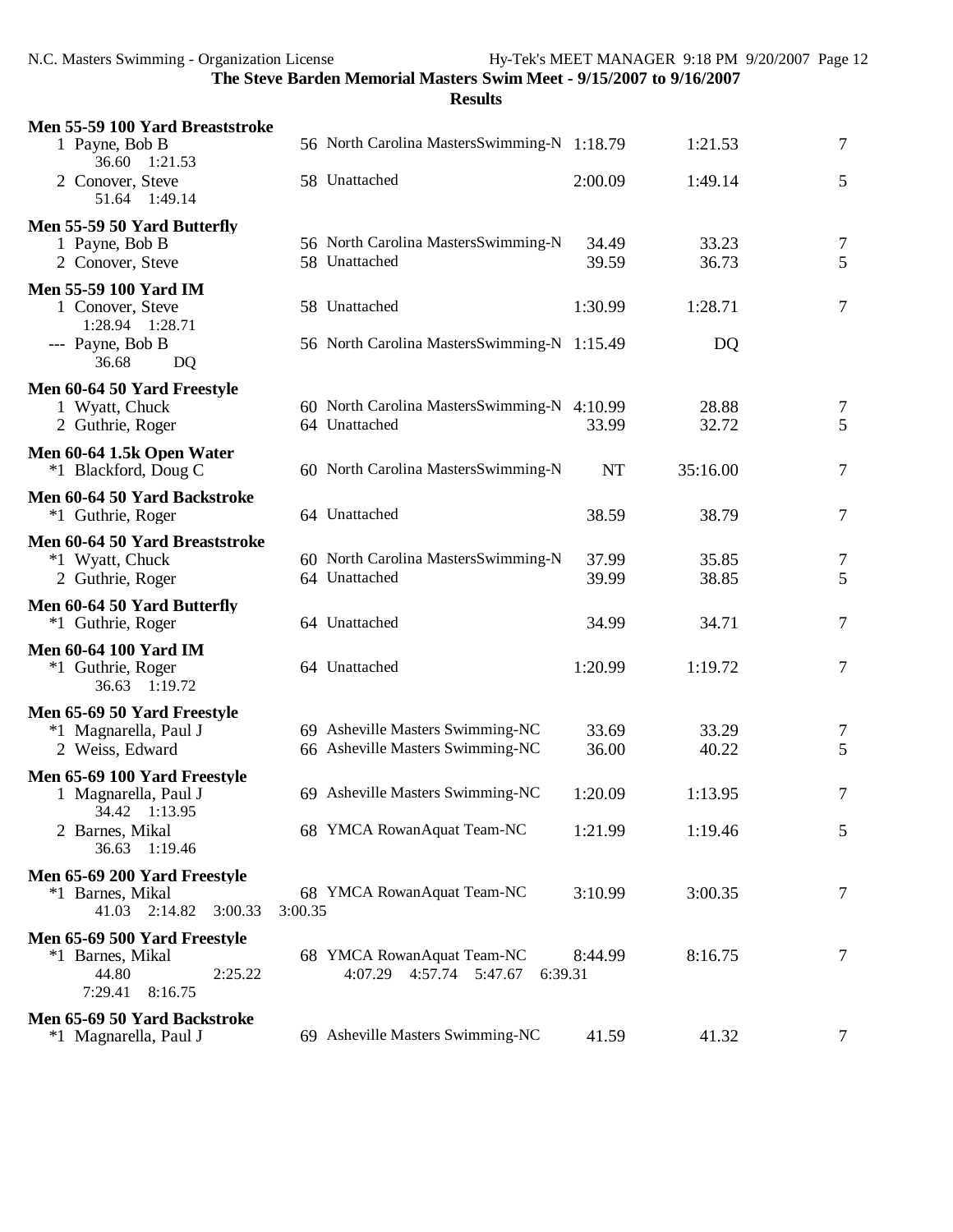| Men 65-69 100 Yard Backstroke<br>*1 Magnarella, Paul J                                                                              | 69 Asheville Masters Swimming-NC                                                                  | 1:32.99                 | 1:31.41                 | 7                                     |
|-------------------------------------------------------------------------------------------------------------------------------------|---------------------------------------------------------------------------------------------------|-------------------------|-------------------------|---------------------------------------|
| 44.60 1:31.41                                                                                                                       |                                                                                                   |                         |                         |                                       |
| Men 65-69 50 Yard Breaststroke<br>*1 Weiss, Edward                                                                                  | 66 Asheville Masters Swimming-NC                                                                  | 43.00                   | 43.16                   | $\tau$                                |
| Men 65-69 50 Yard Butterfly<br>*1 Magnarella, Paul J                                                                                | 69 Asheville Masters Swimming-NC                                                                  | 36.69                   | 37.78                   | 7                                     |
| Men 65-69 100 Yard Butterfly<br>*1 Kitchell, Richard<br>32.23 1:07.54                                                               | 66 North Carolina MastersSwimming-N                                                               | <b>NT</b>               | 1:07.54                 | 7                                     |
| Men 65-69 200 Yard Butterfly<br>*1 Kitchell, Richard                                                                                | 66 North Carolina MastersSwimming-N 2:30.99                                                       |                         | 2:38.63                 | 7                                     |
| <b>Men 65-69 100 Yard IM</b><br>--- Magnarella, Paul J<br>39.27<br>DQ                                                               | 69 Asheville Masters Swimming-NC                                                                  | 1:27.99                 | DQ                      |                                       |
| Men 70-74 50 Yard Freestyle<br>1 Goldstein, Simon<br>2 Canterberry, Kirk<br>3 Jenkins, William P                                    | 70 Smokey Mountain Aquatic Club-NC<br>71 Mechlenberg Aquatic Club<br>73 Greenwood YMCA Masters-SC | 40.09<br>40.99<br>50.80 | 37.24<br>38.31<br>46.63 | 7<br>$\mathfrak{S}$<br>$\overline{4}$ |
| Men 70-74 100 Yard Freestyle<br>1 Canterberry, Kirk<br>42.83 1:33.93<br>2 Jenkins, William P<br>48.94 1:46.72                       | 71 Mechlenberg Aquatic Club<br>73 Greenwood YMCA Masters-SC                                       | 1:30.09<br>1:59.07      | 1:33.93<br>1:46.72      | 7<br>5                                |
| Men 70-74 200 Yard Freestyle<br>1 Canterberry, Kirk<br>44.81 1:36.33<br>2:30.99<br>2 Jenkins, William P<br>56.68 2:03.75<br>3:11.59 | 71 Mechlenberg Aquatic Club<br>3:25.32<br>73 Greenwood YMCA Masters-SC<br>4:13.99                 | 3:00.99<br>4:37.49      | 3:25.32<br>4:13.99      | 7<br>5                                |
| Men 70-74 500 Yard Freestyle<br>*1 Canterberry, Kirk<br>47.05<br>1:41.79<br>2:38.60<br>8:28.69<br>9:25.08                           | 71 Mechlenberg Aquatic Club<br>4:34.38 5:32.91<br>6:30.97<br>3:36.74                              | 8:00.99<br>7:29.77      | 9:25.08                 | $\tau$                                |
| Men 70-74 1.5k Open Water<br>*1 Canterberry, Kirk                                                                                   | 71 Mechlenberg Aquatic Club                                                                       | 30:00.99                | 35:50.00                | 7                                     |
| Men 70-74 50 Yard Backstroke<br>*1 Canterberry, Kirk<br>2 Jenkins, William P                                                        | 71 Mechlenberg Aquatic Club<br>73 Greenwood YMCA Masters-SC                                       | 45.99<br>1:05.50        | 45.05<br>57.02          | 7<br>5                                |
| Men 70-74 100 Yard Backstroke<br>1 Canterberry, Kirk<br>47.89 1:38.84                                                               | 71 Mechlenberg Aquatic Club                                                                       | 1:45.99                 | 1:38.84                 | 7                                     |
| 2 Jenkins, William P<br>1:02.18 2:09.32                                                                                             | 73 Greenwood YMCA Masters-SC                                                                      | 2:22.78                 | 2:09.32                 | 5                                     |
| Men 70-74 200 Yard Backstroke<br>1 Canterberry, Kirk<br>50.96 1:47.44 2:46.76                                                       | 71 Mechlenberg Aquatic Club<br>3:44.15                                                            | 3:30.09                 | 3:44.15                 | 7                                     |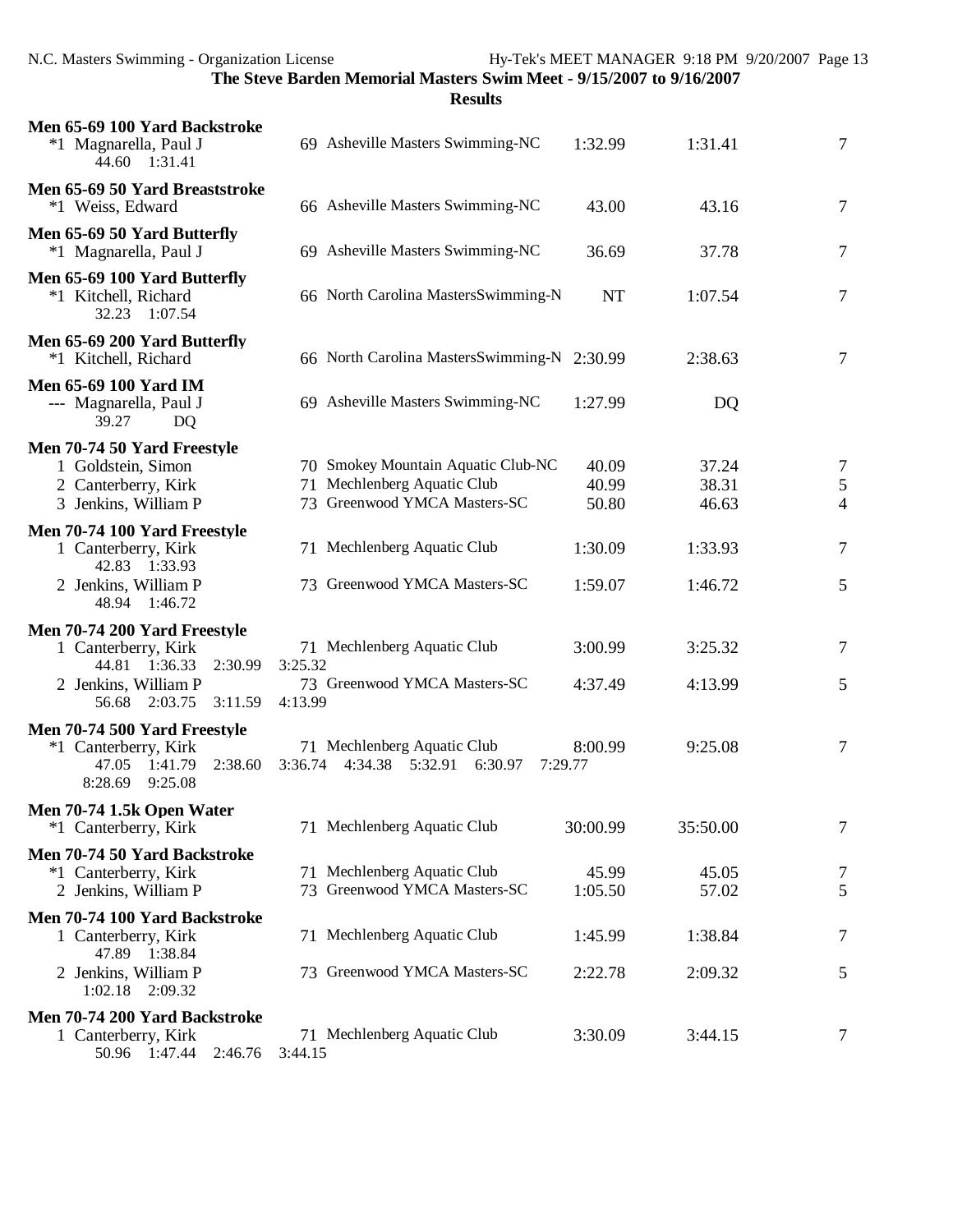| The Steve Barden Memorial Masters Swim Meet - 9/15/2007 to 9/16/2007<br><b>Results</b>     |         |                                             |           |          |                |
|--------------------------------------------------------------------------------------------|---------|---------------------------------------------|-----------|----------|----------------|
| (Men 70-74 200 Yard Backstroke)<br>2 Jenkins, William P                                    |         | 73 Greenwood YMCA Masters-SC                | 5:14.07   | 4:43.14  | 5              |
| 1:04.46 3:31.55<br>4:43.33                                                                 | 4:43.14 |                                             |           |          |                |
| Men 70-74 50 Yard Breaststroke<br>*1 Jenkins, William P                                    |         | 73 Greenwood YMCA Masters-SC                | 1:19.06   | 1:04.13  | 7              |
| Men 70-74 100 Yard Breaststroke<br>*1 Jenkins, William P<br>$1:10.51$ $2:31.36$            |         | 73 Greenwood YMCA Masters-SC                | 2:55.11   | 2:31.36  | 7              |
| Men 70-74 200 Yard Breaststroke<br>*1 Jenkins, William P<br>$1:13.45$ $2:43.52$<br>4:18.11 | 5:43.81 | 73 Greenwood YMCA Masters-SC                | 6:45.56   | 5:43.81  | 7              |
| Men 70-74 50 Yard Butterfly<br>*1 Goldstein, Simon                                         |         | 70 Smokey Mountain Aquatic Club-NC          | 1:01.40   | 42.30    | $\tau$         |
| Men 70-74 100 Yard Butterfly<br>*1 Goldstein, Simon<br>53.82 2:08.53                       |         | 70 Smokey Mountain Aquatic Club-NC          | 2:17.65   | 2:08.53  | $\tau$         |
| Men 70-74 200 Yard Butterfly<br>*1 Goldstein, Simon                                        |         | 70 Smokey Mountain Aquatic Club-NC 5:19.38  |           | 5:44.31  | 7              |
| <b>Men 70-74 100 Yard IM</b><br>*1 Goldstein, Simon<br>1:46.12<br>49.44                    |         | 70 Smokey Mountain Aquatic Club-NC          | 2:04.84   | 1:46.12  | 7              |
| <b>Men 70-74 200 Yard IM</b><br>*1 Goldstein, Simon<br>56.88 2:04.24<br>3:22.15            | 4:28.71 | 70 Smokey Mountain Aquatic Club-NC 4:28.00  |           | 4:28.71  | $\tau$         |
| Men 75-79 200 Yard Freestyle<br>*1 Webber, Dick<br>37.29 1:21.69 2:09.59                   | 2:58.05 | 78 North Carolina MastersSwimming-N 2:49.09 |           | 2:58.05  | $\overline{7}$ |
| <b>Men 75-79 750 Open Water</b><br>*1 Nicholls, Trevor                                     |         | 75 Unattached                               | <b>NT</b> | 21:06.00 | 7              |
| Men 75-79 50 Yard Backstroke<br>*--- Nicholls, Trevor                                      |         | 75 Unattached                               | NT        | DQ       |                |
| Men 75-79 100 Yard Backstroke<br>*--- Nicholls, Trevor<br>1:09.31<br>DQ                    |         | 75 Unattached                               | NT        | DQ       |                |
| Men 75-79 50 Yard Breaststroke<br>*1 Nicholls, Trevor                                      |         | 75 Unattached                               | NT        | 1:01.28  | 7              |
| Men 75-79 100 Yard Breaststroke<br>*1 Nicholls, Trevor<br>1:06.85 2:17.89                  |         | 75 Unattached                               | NT        | 2:17.89  | 7              |
| <b>Men 75-79 200 Yard IM</b><br>*1 Webber, Dick<br>42.71 1:43.28<br>2:47.41                | 3:30.33 | 78 North Carolina MastersSwimming-N 3:29.99 |           | 3:30.33  | 7              |
| Men 80-84 50 Yard Freestyle<br>*1 Scherbarth, Jim                                          |         | 84 Rams-NC                                  | 46.51     | 48.11    | 7              |

N.C. Masters Swimming - Organization License Hy-Tek's MEET MANAGER 9:18 PM 9/20/2007 Page 14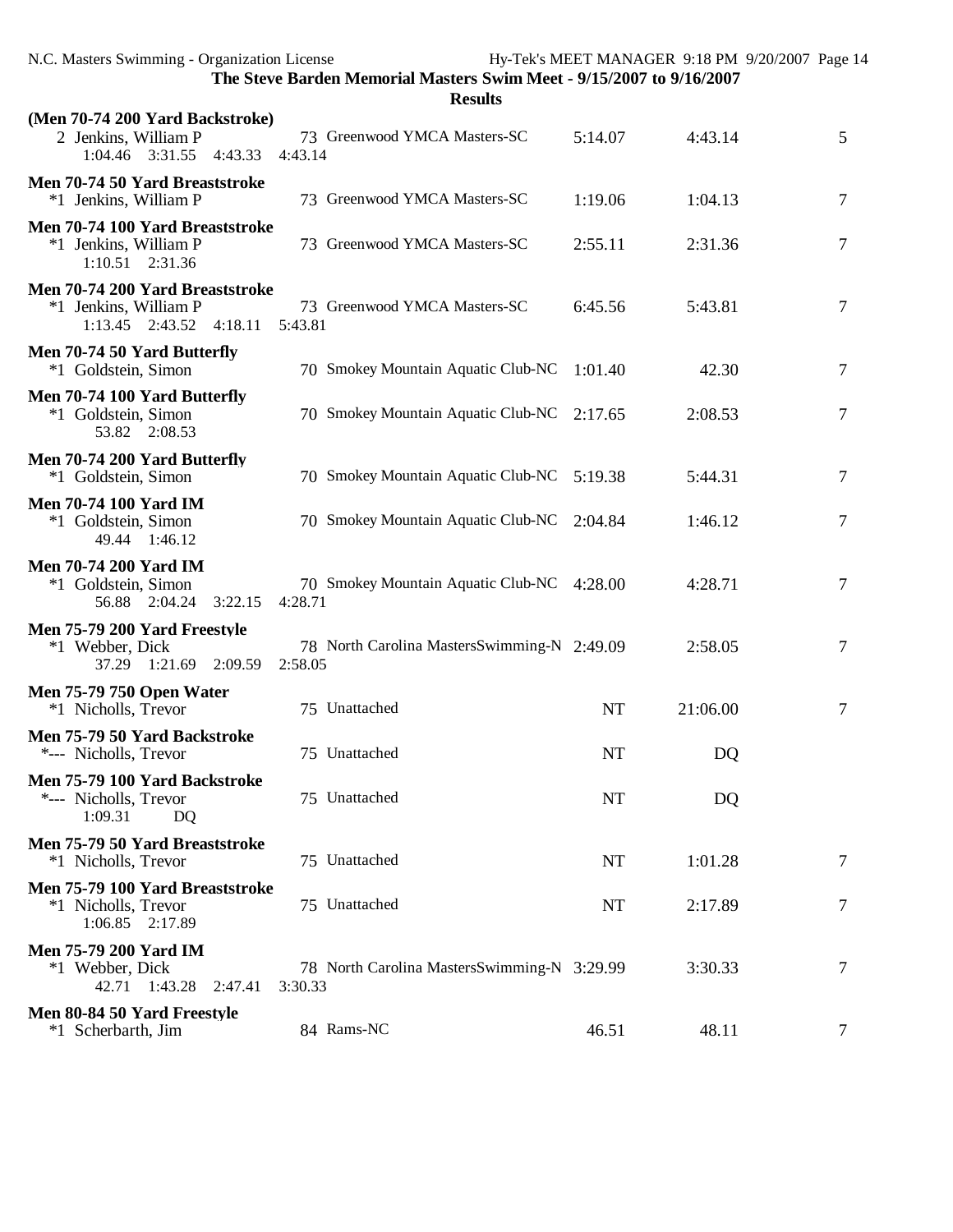| Men 80-84 50 Yard Backstroke<br>*1 Scherbarth, Jim                                                                                                                                                                | 84 Rams-NC                                                                                              | 57.14                                                                                                            | 7<br>1:02.93                                                                                                                |
|-------------------------------------------------------------------------------------------------------------------------------------------------------------------------------------------------------------------|---------------------------------------------------------------------------------------------------------|------------------------------------------------------------------------------------------------------------------|-----------------------------------------------------------------------------------------------------------------------------|
| Men 80-84 100 Yard Backstroke<br>*1 Scherbarth, Jim<br>1:11.42  2:30.80                                                                                                                                           | 84 Rams-NC                                                                                              | 2:21.05                                                                                                          | 7<br>2:30.80                                                                                                                |
| Men 80-84 200 Yard Backstroke<br>*1 Scherbarth, Jim<br>1:09.55 2:30.98 3:56.74                                                                                                                                    | 84 Rams-NC<br>5:20.28                                                                                   | 5:04.61                                                                                                          | 5:20.28<br>7                                                                                                                |
| Men 80-84 50 Yard Breaststroke<br>*1 Scherbarth, Jim                                                                                                                                                              | 84 Rams-NC                                                                                              | 1:04.48                                                                                                          | 7<br>1:12.52                                                                                                                |
| Women 18-24 200 Yard Freestyle Relay<br>*1 Asheville Masters Swimming-<br>1) Barden, Diana W26<br>2 Asheville Masters Swimming-<br>1) Battle, Ruth R W45<br>3 Asheville Masters Swimming-<br>1) Banks, Wendy W39  | A<br>2) Booth, Shelley W35<br>B<br>2) Speight, Peggy W46<br>$\mathcal{C}$<br>2) Rogers, Jennie W54      | <b>NT</b><br>3) Bellows, Cody W20<br><b>NT</b><br>3) Kramer, Adrienne W41<br><b>NT</b><br>3) Bowser, Mary W46    | 2:02.91<br>14<br>4) Clay, Laura W18<br>2:08.30<br>10<br>4) Duriga, Julie L W36<br>2:44.66<br>8<br>4) Vernon, Jennifer C W50 |
| Women 18-24 200 Yard Medley Relay<br>1 Asheville Masters Swimming-<br>1) Vess, Christine W42<br>33.20 1:10.52 1:44.65<br>2 Asheville Masters Swimming-<br>1) Duriga, Julie L W36                                  | $\mathbf{B}$<br>2) Hardy, Sandra L W24<br>2:21.99<br>$\mathsf{C}$<br>2) Battle, Ruth R W45              | <b>NT</b><br>3) Clay, Laura W18<br><b>NT</b><br>3) Speight, Peggy W46                                            | 2:21.99<br>14<br>4) Banks, Wendy W39<br>2:25.87<br>10<br>4) Kramer, Adrienne W41                                            |
| 38.86 1:13.82 1:50.30 2:25.87<br>3 Asheville Masters Swimming-<br>1) Vernon, Jennifer C W50<br>57.23 1:45.52 2:28.49                                                                                              | A<br>2) Cook, Nicole W35<br>3:12.25                                                                     | <b>NT</b><br>3) Rogers, Jennie W54                                                                               | 3:12.25<br>8<br>4) Bowser, Mary W46                                                                                         |
| Men 18-24 200 Yard Freestyle Relay<br>1 Asheville Masters Swimming-<br>1) Kulakov, Taras M20<br>2 Asheville Masters Swimming-<br>1) Mann, Michael M54<br>3 Asheville Masters Swimming-<br>1) Craig, Carlton S M36 | A<br>2) Lechner, Chris T M47<br>$\mathcal{C}$<br>2) Palmer, Rick M48<br>B<br>2) Weller, Jeffrey L M47   | <b>NT</b><br>3) Kriegler, Frank M41<br><b>NT</b><br>3) Adamson, Kenet M49<br><b>NT</b><br>3) Cook, Matthew H M37 | 1:39.56<br>14<br>4) Sherry, Tom M40<br>1:52.03<br>10<br>4) Magnarella, Paul J M69<br>2:04.76<br>8<br>4) Wolfe, Bill M50     |
| Men 18-24 400 Yard Freestyle Relay<br>1 Asheville Masters Swimming-<br>1) Kulakov, Taras M20<br>54.82 1:24.23<br>25.77                                                                                            | A<br>2) Kriegler, Frank M41<br>1:56.44 2:23.35 2:53.44                                                  | NT<br>3) Sherry, Tom M40<br>3:23.70 3:57.43                                                                      | 14<br>3:57.43<br>4) Cook, Matthew H M37                                                                                     |
| 2 Asheville Masters Swimming-<br>1) Hartley, Larry S M47<br>29.84 1:01.84 1:28.08<br>3 Asheville Masters Swimming-<br>1) Craig, Carlton S M36                                                                     | $\bf{B}$<br>2) Lechner, Chris T M47<br>1:57.10 2:26.85 3:00.15<br>$\mathcal{C}$<br>2) Mann, Michael M54 | NT<br>3) Weller, Jeffrey L M47<br>3:32.11 4:07.57<br>NT<br>3) Palmer, Rick M48                                   | 4:07.57<br>10<br>4) Vess, Eric M36<br>4:32.02<br>8<br>4) Adamson, Kenet M49                                                 |
| 29.26 1:01.41 1:30.87<br>Men 18-24 200 Yard Medley Relay<br>1 Asheville Masters Swimming-<br>1) Kulakov, Taras M20<br>29.27 1:02.60 1:29.80 2:00.22                                                               | 2:04.13 2:38.20 3:18.74<br>A<br>2) Cook, Matthew H M37                                                  | 3:51.79 4:32.02<br>NT<br>3) Sherry, Tom M40                                                                      | 2:00.22<br>14<br>4) Vess, Eric M36                                                                                          |